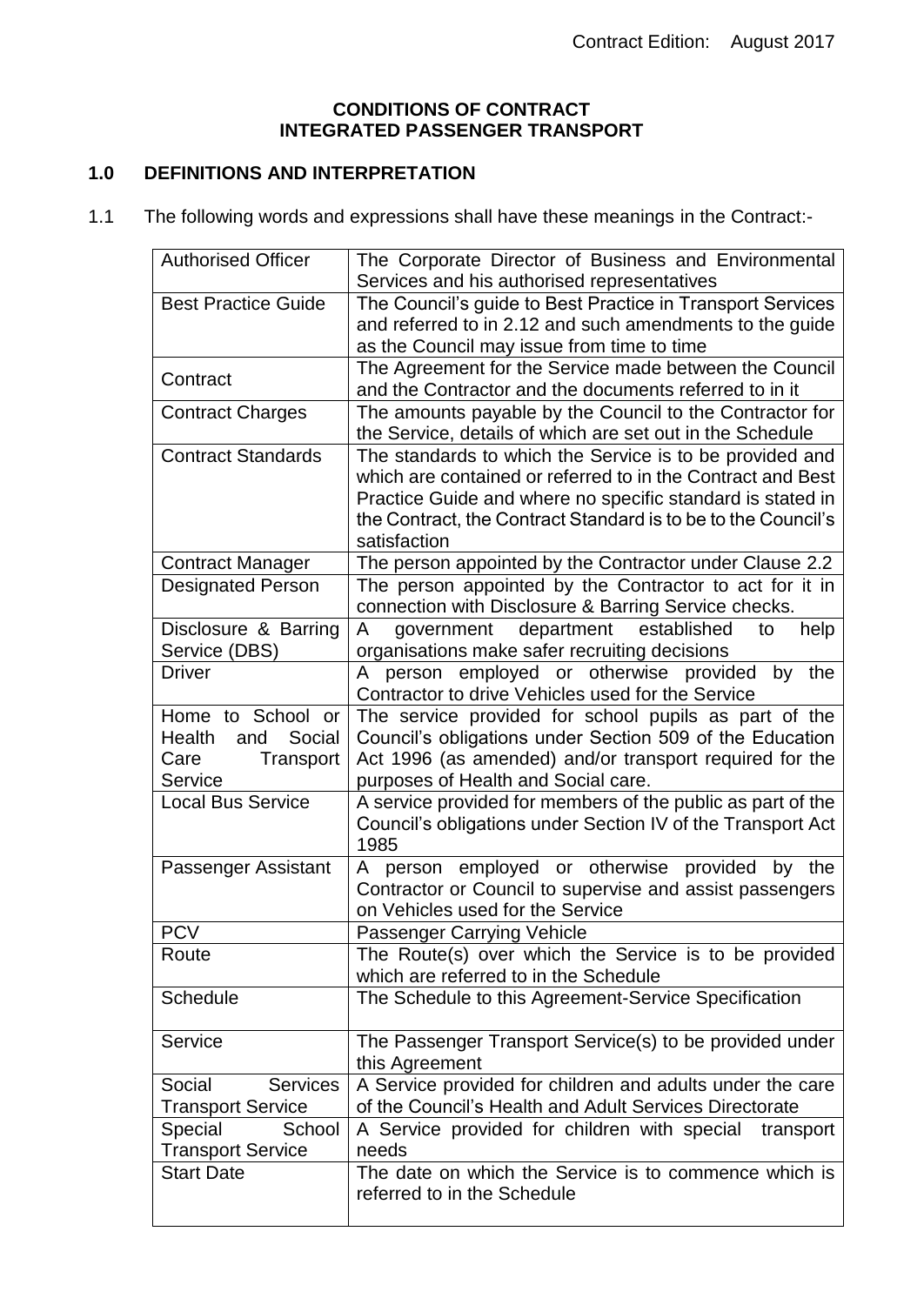| Tender  | The Contractor's tender for the Service which has been<br>accepted by the Council, relevant details of which are<br>included in the Schedule                                       |
|---------|------------------------------------------------------------------------------------------------------------------------------------------------------------------------------------|
| Term    | The period referred to in the Schedule during which the<br>Service is to be provided which will commence on the Start<br>Date; such period is subject to extension under Clause 18 |
| Vehicle | The vehicle(s) used for the Service referred to in the<br><b>Schedule</b>                                                                                                          |

1.2 This Contract is governed by English Law and the Council and the Contractor irrevocably agree that the courts of England and Wales shall have exclusive jurisdiction to settle any dispute or claim arising out of or in connection with this agreement or its subject matter or formation (including non-contractual disputes or claims).

## 1.3 References to:

- (a) any Act, Order, Regulation, Statutory Instrument etc. include any amendment or re-enactment
- (b) one gender include any other gender
- (c) persons include corporations
- (d) the singular include the plural
- (e) clauses are to clauses in the Conditions
- (f) the Contractor's staff includes partners, directors, employees, agents subcontractors, self-employed persons and volunteers.
- 1.4 This Contract represents the entire agreement between the Council and the Contractor and supersedes all previous statements and agreements relating to the Service.

## 2.0 **THE CONTRACTOR'S OBLIGATIONS**

## 2.1 **Contract Standards**

- 2.1.1 The Contractor agrees with the Council to provide the Service to the Contract Standards for the Term with effect from the Start Date.
- 2.1.2 The Contractor shall provide the Service in accordance with all relevant legislation, codes of practice and the Best Practice Guide relating to the Service.

## 2.2 **Contractor's Representative and Designated Person**

- 2.2.1 Before the Start Date the Contractor must nominate:-
	- (a) the Contract Manager who will be responsible for the successful operation of the Contract and who will be the initial point of contact.
	- (b) the Designated Person who will be responsible for all DBS checks in connection with the Service.
- 2.2.2 The Council reserve the right to reject nominations made by the Contractor. The Council undertakes not to act unreasonably or maliciously in the application of this power.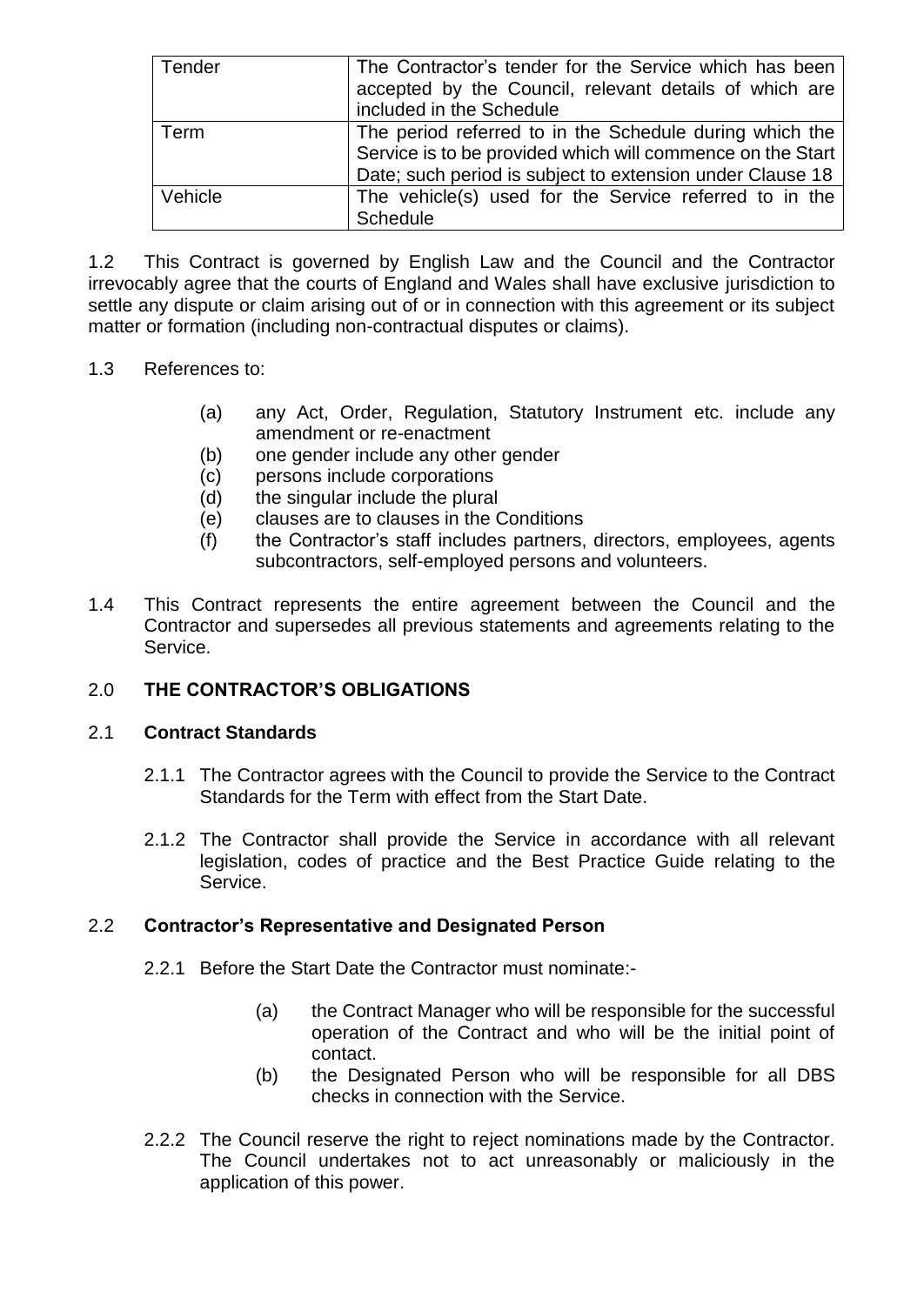- 2.2.3 The Contractor's Contract Manager:
	- must be empowered to act on behalf of the Contractor for all purposes connected with the Contract
	- must have continuous and effective responsibility for the management of the transport operations of the business in so far as they relate to the carriage of passengers and North Yorkshire County Council transport Contracts
- 2.2.4 The areas of responsibility of the Contract Manager are outlined, but not wholly defined, in the Best Practice Guide.
- 2.2.5 The Council reserve the right to remove a Contract Manager or Designated Person upon the Authorised Officer's instruction with or without a reason first being given, and where it is considered that the individual is no longer suitable for their nominated role. The Council undertakes not to act unreasonably or maliciously in the application of this power. Any costs and expenses payable in connection with such removal are the liability of the Contractor alone.
- 2.2.6 Where a Contract Manager or Designated Person has been deemed unsuitable, having been removed from the role by the Council, then that individual shall not be authorised to work in a similar role for any other Contractor in providing a Service to the Council.

## 2.3 **Operator Licences**

- 2.3.1 The Contractor shall hold the appropriate permit and/or licence for the Service.
- 2.3.2 All such permits or licences shall be current, valid and in accordance with the requirements of any Licensing Authority.

## 2.4 **Drivers & Passenger Assistants**

- 2.4.1 The Contractor shall ensure that any Driver or Passenger Assistant used on a Home to School or Health & Social Care Transport Service is a suitable person to drive Vehicles carrying children/vulnerable adults or to act as a Passenger Assistant upon such Vehicles. Drivers and Passenger Assistants must be recruited using the minimum standards set out in the Best Practice Guide and have received any appropriate training. Confirmation of recruitment to these standards is included in the Contract Form signed by the Contractor. Contractors must be able to provide evidence of any training undertaken.
- 2.4.2 Without prejudice to Clause 2.5.4 the Contractor shall ensure that all persons associated with the operation of this Contract are properly covered by employer's liability insurance.
- 2.4.3 All Drivers must undertake an eyesight test every 24 months and the Contractor shall retain evidence of this for inspection by the Authorised Officer.
- 2.4.4 The Contractor shall retain evidence, for inspection, of the necessary driver medical checks to demonstrate compliance with licencing legislation/regulations.
- 2.4.5 The Contractor shall comply with DBS vetting procedures as required by the Council and any new statutory legislation introduced. Failure to comply with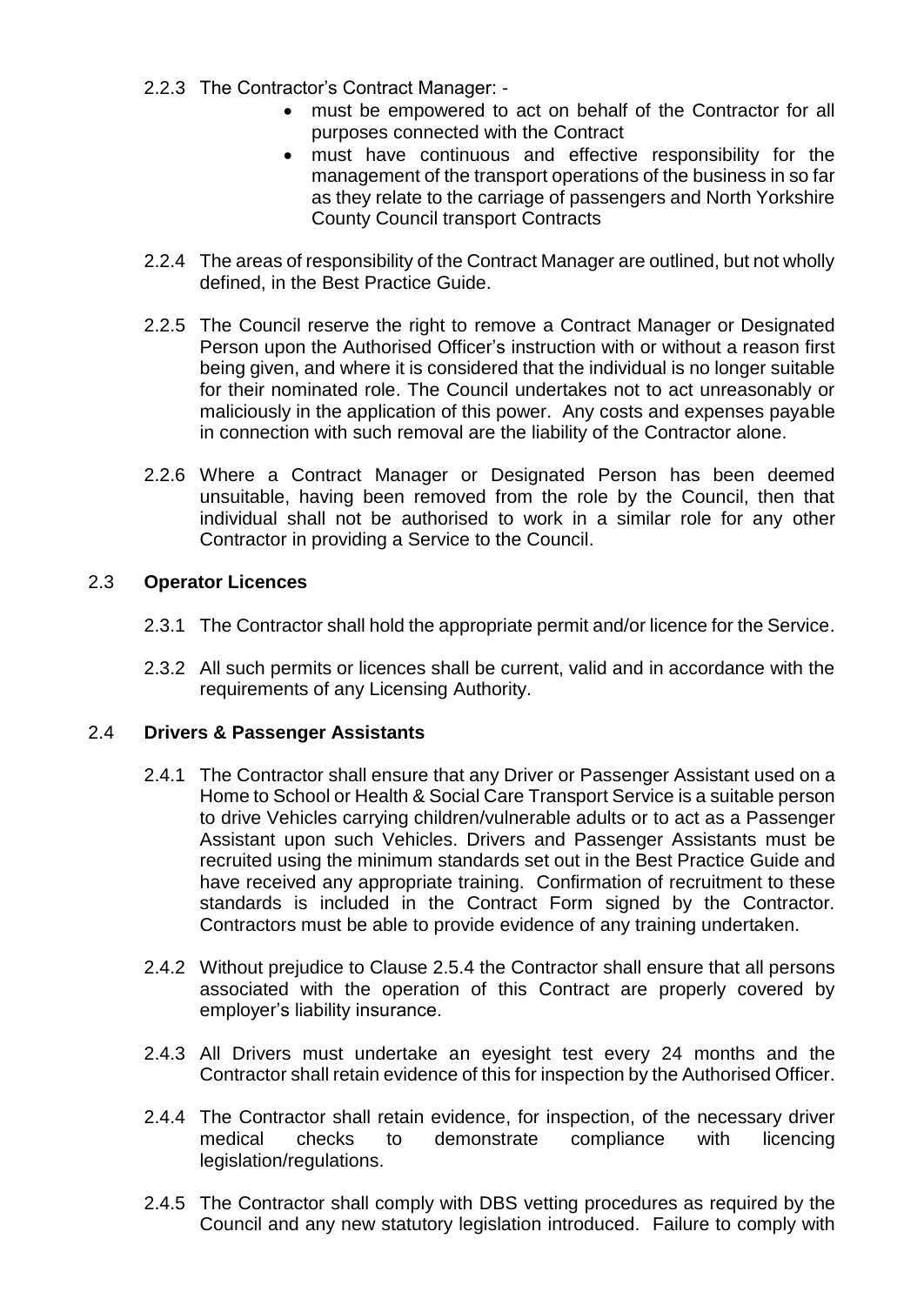the DBS vetting procedures and/or use of a non-DBS vetted Driver and/or Passenger Assistant would constitute a fundamental breach of Contract under clause 12.1.

- 2.4.6 Where self-employed Drivers or Passenger Assistants are to be used the Contractor must maintain personnel records including training records as if such Drivers and Passenger Assistants were employees and such records should be available for inspection on request.
- 2.4.7 The Contractor will ensure that payroll records are maintained for all employees.
- 2.4.8 The Contractor must ensure that all Drivers and Passenger Assistants wear a seatbelt where one is fitted to the Vehicle.
- 2.4.9 The Contractor shall immediately remove a Driver or Passenger Assistant from any Service upon the Authorised Officer's instruction with or without a reason first being given. The Council undertakes not to act unreasonably or maliciously in the application of this power. Any costs and expenses payable in connection with such removal are the liability of the Contractor alone.
- 2.4.10 The Contractor shall ensure that all Drivers shall hold the appropriate driver's licence(s) for the Vehicle.
- 2.4.11 Where a Vehicle will be operated under a permit issued under section 19 or 22 of the Transport Act 1985 then all Drivers must have successfully completed a MIDAS assessment, and retain this by undertaking refresher training at the appropriate time.
- 2.4.12The licences and MIDAS qualification referred to in clause 2.4.10 and 2.4.11 shall be current, valid and in accordance with the requirements of any Licensing Authority. Failure to comply with clause 2.4.10, 2.4.11, or 2.4.12 would be considered a fundamental breach of the Contract under clause 12.1, and the Council will notify the relevant Licensing Authority of the breach.
- 2.4.13 The Contractor must have in place a system which monitors checks of all the Driving Licenses of all the individuals working on the Council's Contract(s). The system must include a six monthly check and must be kept available for inspection by the Authorised Officer at any time without notice.
- 2.4.14 The Contractor shall ensure that staff engaged by it for the purposes of the Service are issued with, understand and use where necessary, the information contained in the Best Practice Guide and the Guidelines for Drivers and Passenger Assistants. Confirmation of receipt of these documents is required and should be retained on staff personnel files.
- 2.4.15 The Contractor shall take all such steps as are reasonably necessary to ensure that all Drivers and Passenger Assistants are fit to work whilst engaged on the Service and are not rendered unsuitable by reason of alcohol/substance/drug abuse or sleep deprivation, illness or any other cause.
- 2.4.16The Contractor shall ensure that all Drivers are equipped with a mobile telephone connected to the network most appropriate to the area served. Mobile phones, including via any hands-free device, must not be used whilst driving or when the engine is switched on. A mobile telephone may not be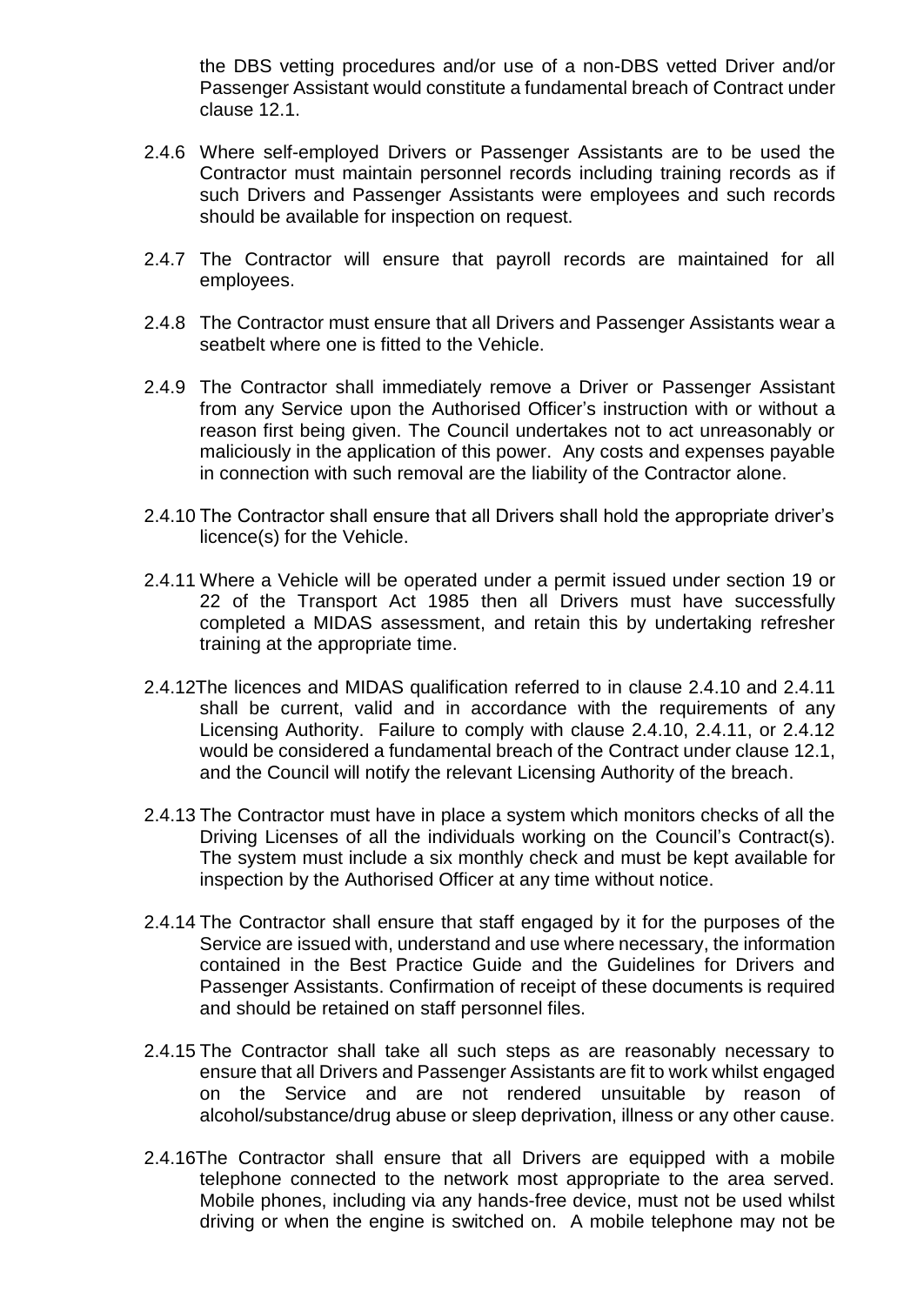required if the Vehicle is fitted with a two way radio system that will function over the majority of the Route.

- 2.4.17 The Contractor shall ensure that the Service is operated in accordance with the relevant drivers' hours regulations. The Contractor shall also undertake checks of individual Drivers' compliance with the relevant drivers' hours regulations and evidence of these checks shall be retained and be available for inspection.
- 2.4.18 The Contractor shall ensure that all Drivers and Passenger Assistants wear, and have visible, the NYCC DBS Badge when working on the Contract.
- 2.4.19 Any person used as a Passenger Assistant must be fully able to carry out all aspects of the role and any specific requirements pertaining to individual passengers.

#### 2.5 **Insurance**

- 2.5.1 The Contractor shall ensure that adequate motor insurance for hire and reward covering third party injury and losses arising in connection with the Service is maintained by itself and by any self-employed Drivers throughout the Term. The minimum period of insurance renewal is 3 months. The limitation in respect of third party property damage caused by either private car or commercial Vehicle shall be for a minimum of £10million separately for each claim.
- 2.5.2 The Contractor shall indemnify the Council against all actions, claims, damages, costs and other expenses in relation to the injury to, or death of, any person, and loss of, or damage to, any property, real or personal which is attributable to the negligent act or default of the Contractor, its servants or agents and subcontractors in connection with the Service.
- 2.5.3 The Contractor shall take out and maintain, and shall ensure that any selfemployed Drivers and/or Passenger Assistants also take out and maintain, insurance against its liabilities under Clause 2.5.2 for the minimum sum of £5million in respect of any one incident.
- 2.5.4 The Contractor must take out and maintain employer's liability insurance in a minimum amount for each and every claim, act or occurrence or series of claims, acts or occurrences which complies with statutory requirements (which at the date of this Contract is £10million). The Contractor shall ensure that the employer's liability insurance covers any volunteers and anyone who works on a self-employed basis in the provision of the Service.
- 2.5.5 The Contractor shall supply to the Council on request copies of all insurance policies, cover notes, premium receipts and other documents necessary to establish compliance with Clause 2.5. This also relates to self-employed and voluntary Drivers and copies of these documents must be retained by the Contractor where such Drivers are undertaking work on their behalf.
- 2.5.6 If the Contractor fails to supply any documents requested to establish compliance with Clause 2.5 then the Council reserves the right to withhold payment until such time as the documents are made available. If the documents are not provided within 2 weeks of the date of expiry of the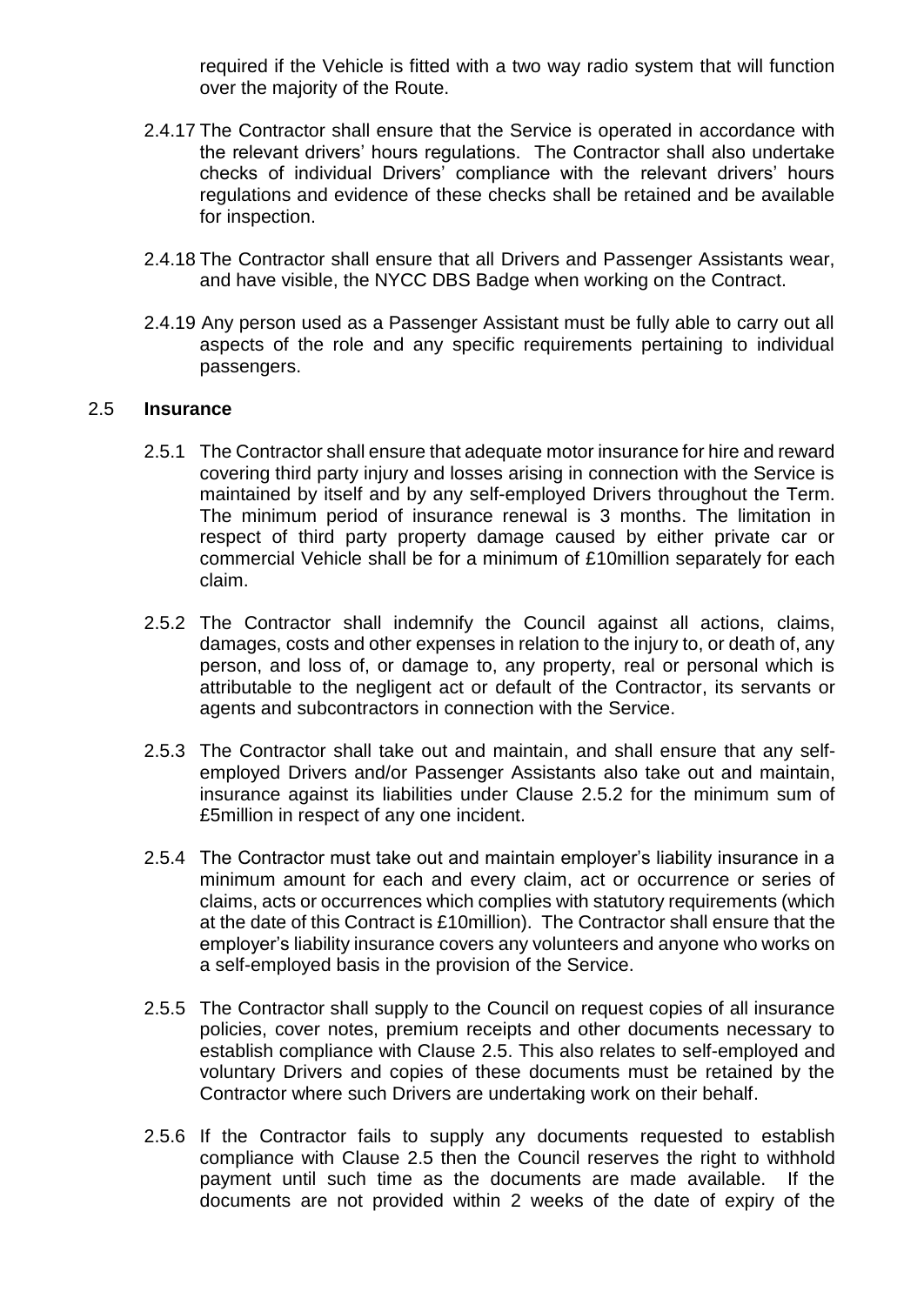insurance then this would constitute a fundamental breach of the Contract under Clause 12.1.

## 2.6 **Vehicles**

- 2.6.1 The Contractor shall ensure that Vehicles shall comply with all relevant requirements of law relating to construction (including the Equality Act 2010 and the Public Service Vehicle Accessibility Regulations 2000), equipment and use and shall ensure that the Vehicles are properly taxed, tested, licensed and insured, and where a Vehicle does not meet any element of these requirements then this would be considered a fundamental breach of Contract under clause 12.1.
- 2.6.2 Vehicles with fewer than nine passenger seats shall not in any circumstances be operated under a PCV operator's licence unless agreed by the Authorised Officer.
- 2.6.3 Where required by law, the Contractor shall ensure that all Vehicles shall be equipped with one 3-point seat belt in good working order for each person carried, including wheelchair seated passengers, and will operate in accordance with the law and further guidance issued by the Department of Transport or the Council through the Best Practice Guide.
- 2.6.4 Any Vehicle with fewer than 9 passenger seats must have 3-point seat belts fitted. Any seats fitted with lap belts are not to be used by any person carried. One forward facing seat for each person carried should be available, however Vehicles with rear facing seats and 3-point seat belts may be considered for use only following a Transport Assessment by the Council. Seatbelts must be suitable for those using them or adapted where possible and required.
- 2.6.5 The Contractor shall ensure that where the Service comprises a Home to School or Health & Social Care Transport Service, for a Vehicle with fewer than nine passenger seats, seatbelts are properly worn by all passengers and appropriate restraints and seats are provided in accordance with the law and further guidance issued by The Department of Transport or the Council through the Best Practice Guide or a transport assessment.
- 2.6.6 Where seatbelts are fitted to a Vehicle with nine or more passenger seats then the Contractor shall ensure that it takes all reasonable steps to ensure that the passengers are notified that they are required to wear a seatbelt at all times. This shall be done by means of an announcement or audio-visual presentation as passengers join the bus and/or a designated sign, approved by the Department for Transport (DfT).
- 2.6.7 The Contractor shall ensure that Vehicles are kept in good repair, meet the minimum legal requirements and are maintained to the Council's satisfaction. The Vehicles must be clean and tidy, both internally and externally, and the interior must be free from strong odours or perfumes. If the Council is not satisfied regarding the maintenance of a Vehicle then it reserves the right to specify that the Vehicle is not used on any Council contracted Service until such time as the Vehicle is re-inspected and deemed by the Council to be satisfactory. Any required maintenance or repairs must be carried out and the Contractor shall provide evidence to the Council of the maintenance or repairs which have been carried out.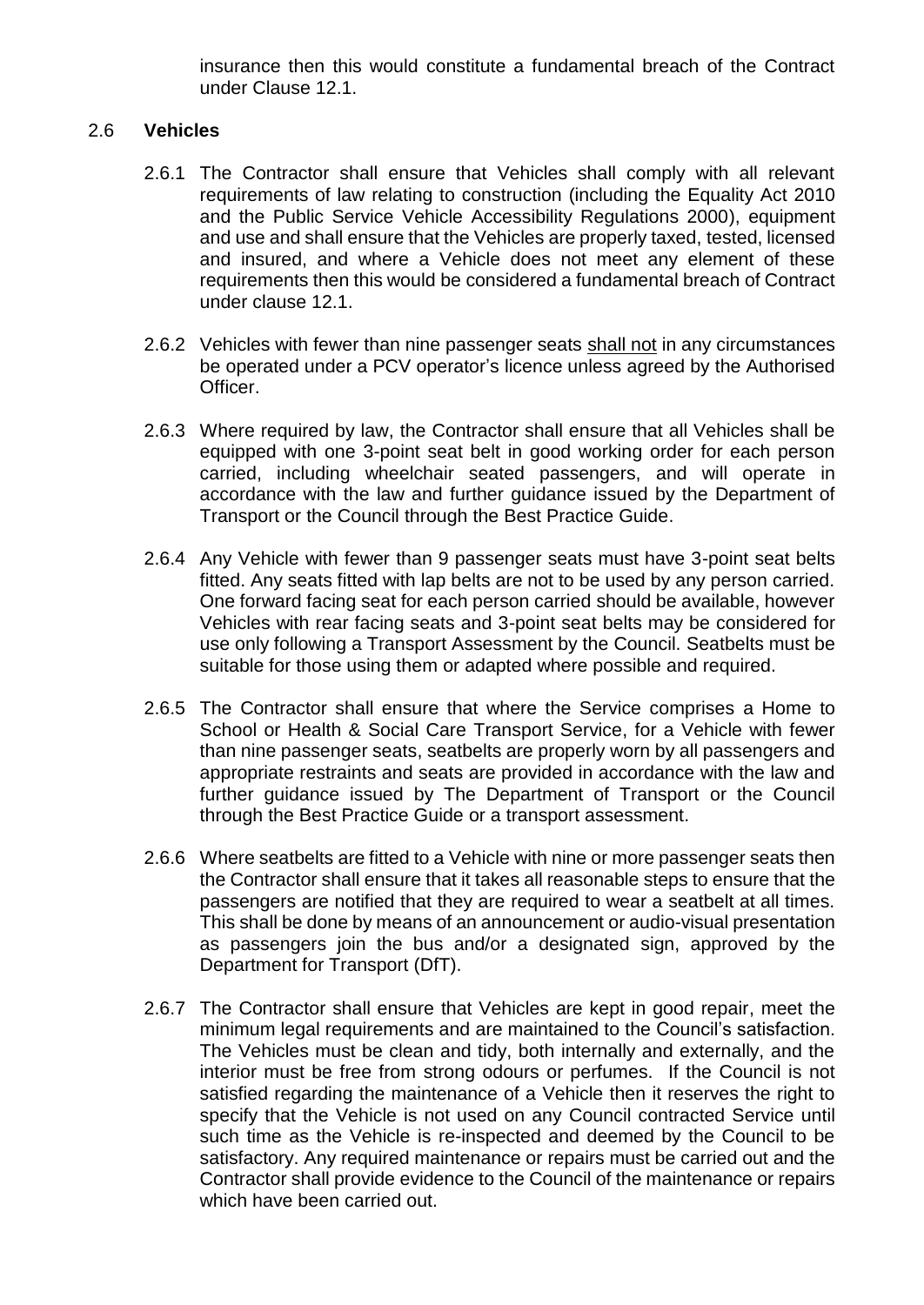- 2.6.8 A daily walk round (first use) check shall be undertaken by a responsible person acting on behalf of the Contractor before a Vehicle is first used. (See the Best Practice Guide for further information.)
- 2.6.9 A copy of the defect sheet recording the First Use check each day must be kept with the Vehicle and be available for inspection unless otherwise agreed by the Authorised Officer.
- 2.6.10 The Authorised Officer and any person nominated by him shall be allowed reasonable access by the Contractor to examine Vehicles, the Contractor's premises and records relating to the maintenance and operation of the Vehicles and the provision of the Service.
- 2.6.11 The Contractor shall ensure that scheduled vehicle inspections are undertaken by a competent person as set out in the licence and/or permit requirements obtained in accordance with Clause 2.3. Non PCV Vehicles must be inspected every 13 weeks (this can include MOT, main dealer service and the Taxi Licensing Authority tests).
- 2.6.12 Maintenance, inspection and first use check records must be kept for a minimum of fifteen months for all Vehicles operating on the Service.
- 2.6.13 The Contractor shall ensure that all Vehicles shall be fitted with a serviceable foam or water fire extinguisher which complies with BS 5423 or BS EN3 and has a minimum fire rating of at least 8A or 21B.
- 2.6.14 The Contractor shall ensure that all PCVs are fitted with a serviceable reversing horn which must be used when the Vehicle is reversing except where otherwise agreed by the Authorised Officer.
- 2.6.15 All PCVs must be fitted with wheel nut indicators except where otherwise agreed by the Authorised Officer.
- 2.6.16The Contractor shall ensure that all Vehicles comply with the details submitted in the Tender, or as otherwise agreed, in writing, by the Authorised Officer.
- 2.6.17 The Contractor shall ensure that all Vehicles, including taxis, display the destination and/or service number and other information required by the Schedule. The Contractor shall ensure that all Vehicles used in the delivery of the Service display the name of the Contractor. This may be on the Vehicle, the destination/service number display or other appropriate and visible means.
- 2.6.18**Taxi Contracts:** The following condition applies to Contracts for all Taxi Services:

#### **Vehicle Age:**

Unless otherwise stated in the Schedule 1, the maximum age for Vehicles used for the Term of this Contract shall be:

 12 years for Vehicles of 8 passenger seats and fewer (including vehicles adapted for the carriage of wheelchairs)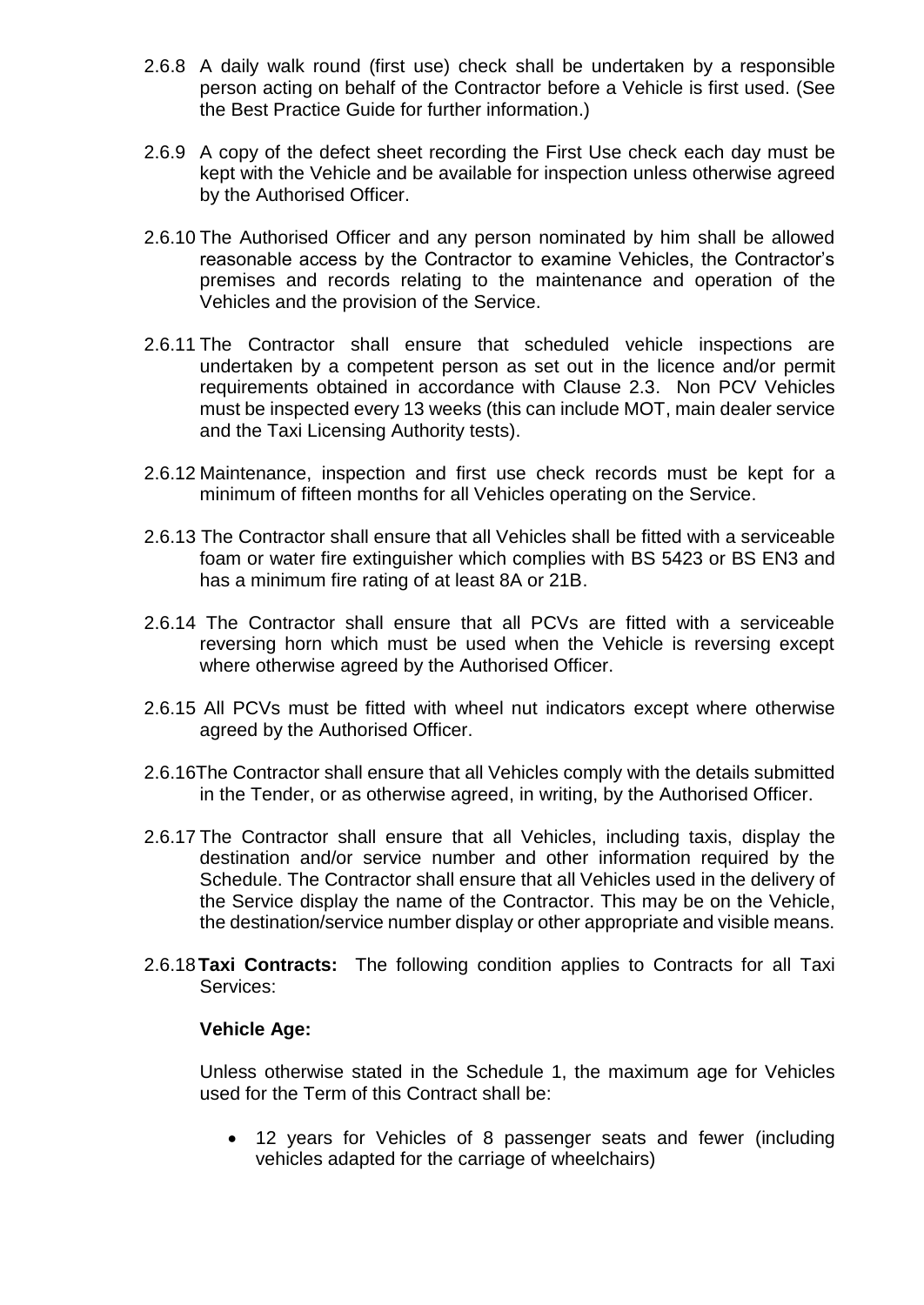2.6.19**Minibus, Bus and Coach Contracts:** The following condition applies to Contracts for Bus and Coach Services undertaking Home to School and Health and Social Care Transport contracts:

## **Vehicle Age:**

Unless otherwise stated in the Schedule 1, the maximum age for Vehicles used for the Term of this Contract shall be:

- 15 years for Vehicles of 16 passenger seats and fewer (including vehicles adapted for the carriage of wheelchairs)
- 25 years for Vehicles of 17 passenger seats and over
- 2.6.20**Local Bus Contracts**: The following condition applies to Contracts for Local Bus Services:

## **Vehicle Age:**

Unless otherwise stated in the Schedule 1, the maximum age for Vehicles used for the Term of this Contract shall be:

- 7 years for Vehicles of 21 seats and fewer
- 12 years for Vehicles of 22 seats and over
- 2.6.21 Vehicles fitted with passenger wheelchair lifts, which must conform to LOLER 98 Regulations, require an annual LOLER weight test certificate and an inspection by a competent person every 6 months. Evidence of both must be retained by the Contractor and produced for inspection by the Authorised Officer on request.
- 2.6.22Contractors shall ensure that they inform the appropriate licensing authorities, in writing, of any Vehicles which have been modified after original registration and that they have been re-tested by the DVSA, if required. Evidence of the notification of modification, response and re-test must be kept by the Contractor and produced for inspection by the Authorised Officer on request. The Council, subject to an inspection, reserve the right to deem a modified Vehicle as unsuitable for Contracted Services.
- 2.6.23The Contractor shall consider The Advertising Practice Code prior to agreeing to enter in to any vehicle advertisement agreement. The code gives specific guidance relating to advertising to children and is enforced by the Advertising Standards Authority.

## 2.7 **Training and Introductory Visits**

- 2.7.1 The Contractor will arrange for the Contract Manager, and where appropriate, Drivers and Passenger Assistants to participate in training programmes for the safety and wellbeing of passengers organised by the Council. These will be of up to half a day's duration and the Council would not normally require any individual to attend more than one such training session during each academic year.
- 2.7.2 Where the Service is provided to a primary or special needs school for the first time by the Contractor and where a Vehicle with fewer than 30 seats is being used to provide the Service at any school the Authorised Officer may require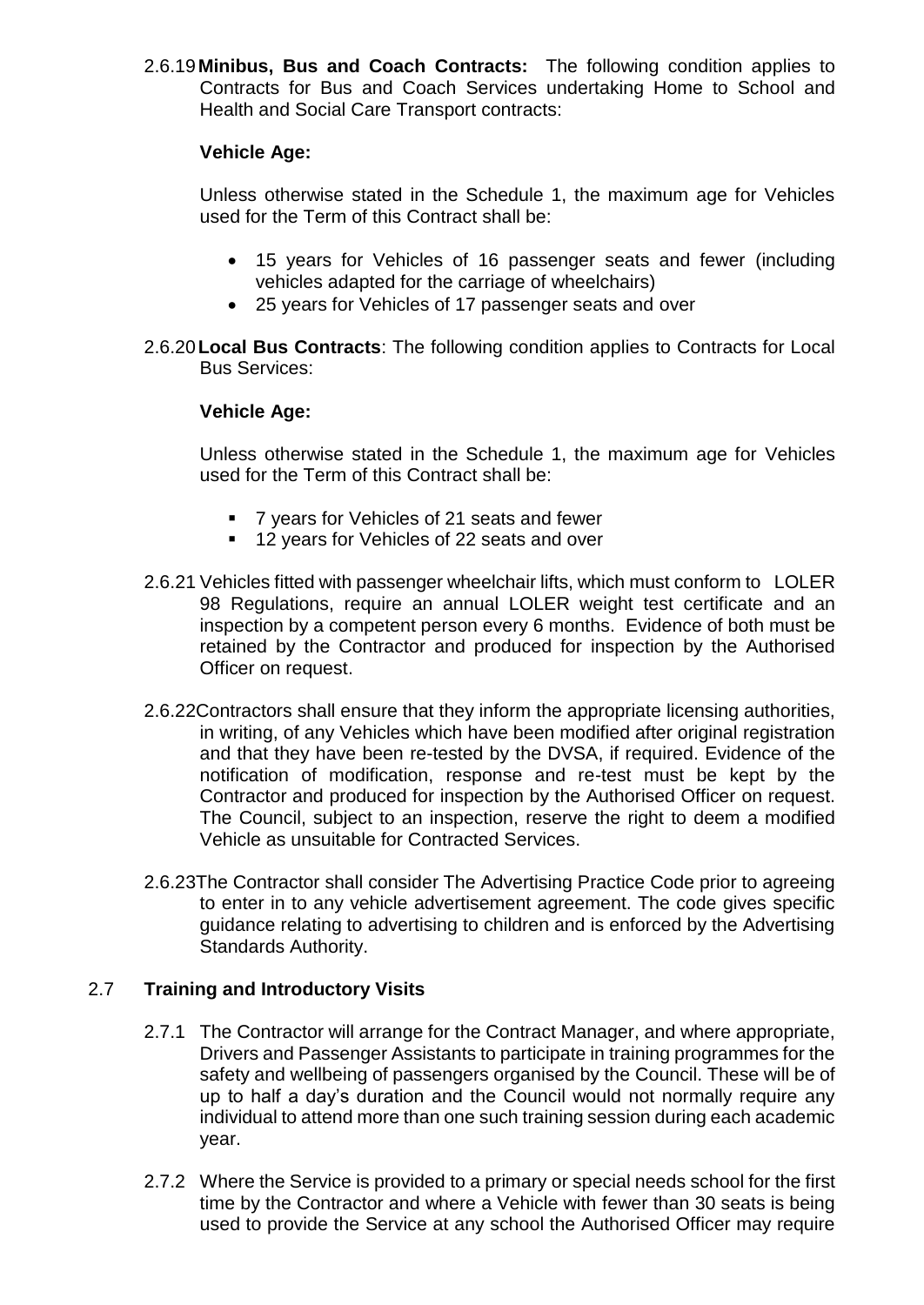the Contractor to arrange for the Driver (and any Passenger Assistant) to attend either the home or the school to meet the pupils who are to be carried.

## 2.8 **Passengers**

- 2.8.1 The Council will issue the majority of pupils entitled to free Home to School transport with a travel permit. The Contractor shall ensure that Drivers shall check such permits on a daily and no less frequently than a weekly basis and the Contractor shall provide the Authorised Officer with details of the name and school of any child travelling on Home to School or Health and Social Care Transport Service without such a permit. On a Local Bus Service, non-permit holders shall pay the appropriate fare to the Contractor. Pupils shall not be refused travel without the prior agreement of the Authorised Officer on a Home to School Service.
- 2.8.2 The Contractor shall ensure the safety and well-being of all passengers on any Vehicle.
- 2.8.3 The Contractor shall not eject any pupil/passenger from a Vehicle before the desired stop except in circumstances where the actions of the pupil/passenger have constituted a genuine threat to the safety of the Driver or other passengers. If such action takes place, the Contractor shall notify the Authorised Officer immediately.
- 2.8.4 The Contractor shall ensure that wherever practicable no standing passengers are carried on a journey which caters principally for school children. There shall be no standing passengers at all on Vehicles which do not have a permit to carry them. Where overloading occurs the Authorised Officer shall be informed immediately.
- 2.8.5 The Contractor shall ensure that Drivers are made aware of the special needs of the elderly or people with any type of disability and that they shall be given all reasonable assistance and shown all due courtesy by Drivers, particularly when getting on or off a Vehicle.
- 2.8.6 The Contractor shall ensure that, for registered Local Bus Services, their policies adhere to the CPT Guidelines for the transportation of Wheelchairs and Mobility scooters

## 2.9 **Provision of Information and Freedom of Information**

- 2.9.1 Whenever required by the Authorised Officer the Contractor will provide access to all documentation relating to the Service including (but without limitation) licences, permits and certificates relating to Drivers, Passenger Assistant or Vehicles. The Authorised Officer may take copies of such material.
- 2.9.2 The Contractor shall notify the Authorised Officer, in writing, immediately the Contractor becomes aware of any action or prosecution in relation to any Vehicle, operating base or facility, Driver, Passenger Assistant or any other person connected with the Service. This includes any investigations or public inquiries carried out by a Taxi Licensing authority or the Traffic Commissioner regardless of whether they relate to North Yorkshire County Council Contract operations or not.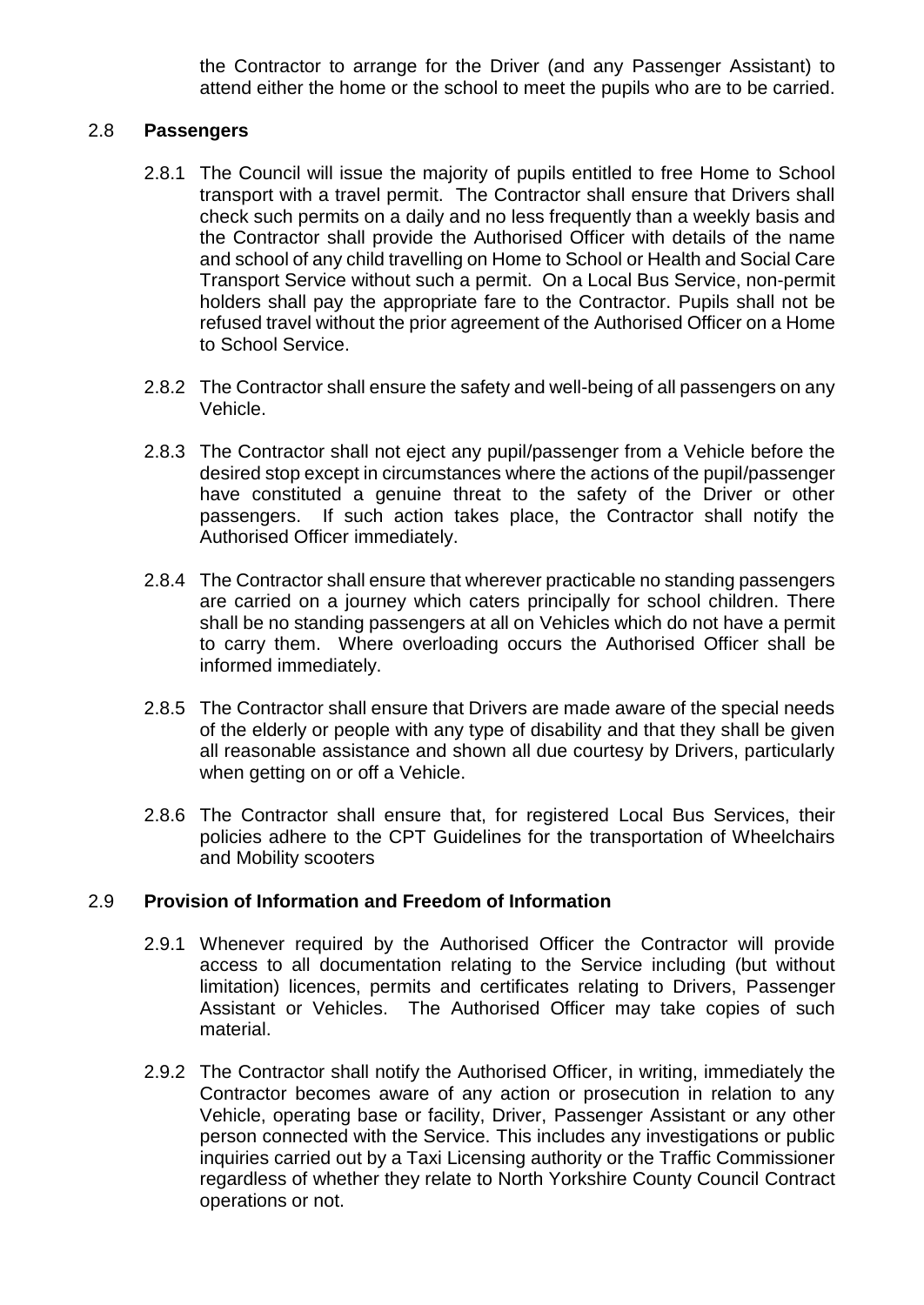- 2.9.3 The Contractor shall permit access with reasonable notice to nominated representatives of the Council to relevant accounts and other financial records throughout the duration of the contract to assess a contractor's financial stability. The Council may also request further financial information or undertake credit checks at any time.
- 2.9.4.1 In clause 2.9.4 "FOI" means the Freedom of Information Act 2000 and "EIR" means the Environmental Information Regulations 2004; "exempt information" means information falling into the exemptions set out in the FOI or the exemptions in the EIR; "confidential information" means information to which confidentiality or commercial interests exemptions within FOI or EIR may apply and "working day" means Monday to Friday inclusive except Bank Holidays.
- 2.9.4.2 The Council is bound by the provisions of the Freedom of Information Act (FOI) and the Environmental Information Regulations 2004 (EIR) and information relating to this Contract and to the Service may need to be disclosed to third parties in order for the Council to meet its obligations under the FOI or EIR.
- 2.9.4.3 The Contractor shall make all reasonable efforts to assist the Council in meeting its obligations under the FOI or EIR. If the Council receives an access request under the FOI or EIR, the Contractor shall upon request provide:
	- (a) to the Council a copy of information requested which is held by the Contractor on behalf of the Council within a period of 5 Working Days;
	- (b) access to the Authorised Officer, within a period of 5 Working Days, to inspect information held by the Contractor on behalf of the Council.
- 2.9.4.4 Where it is necessary for the Contractor to provide information to the Council which it believes to be Exempt Information it shall state in writing to the Council the nature of the information and the relevant exemption. The Council will use reasonable endeavours to consult with the Contractor before disclosing such information under the FOI or EIR. The Contractor acknowledges that the final decision whether to disclose such information will rest with the Council and not with the Contractor. Nothing contained in this Contract or any documents or negotiations relating to this Contract shall prevent the Council from disclosing any information which (in the Council's reasonable opinion or in accordance with any recommendation, notice or decision of a competent authority) it is required to disclose under the FOI or EIR.
- 2.9.4.5 The Contractor shall observe the Council's Retention and Destruction Policy (details of which shall be provided by the Council to the Contractor upon request) and shall not destroy information other than in accordance with this policy. If the Council notifies the Contractor of a request for information held by the Contractor which is due for destruction the Contractor shall immediately suspend destruction of that information to allow disclosure to take place. Upon the termination of this Contract the parties shall agree which party has the control of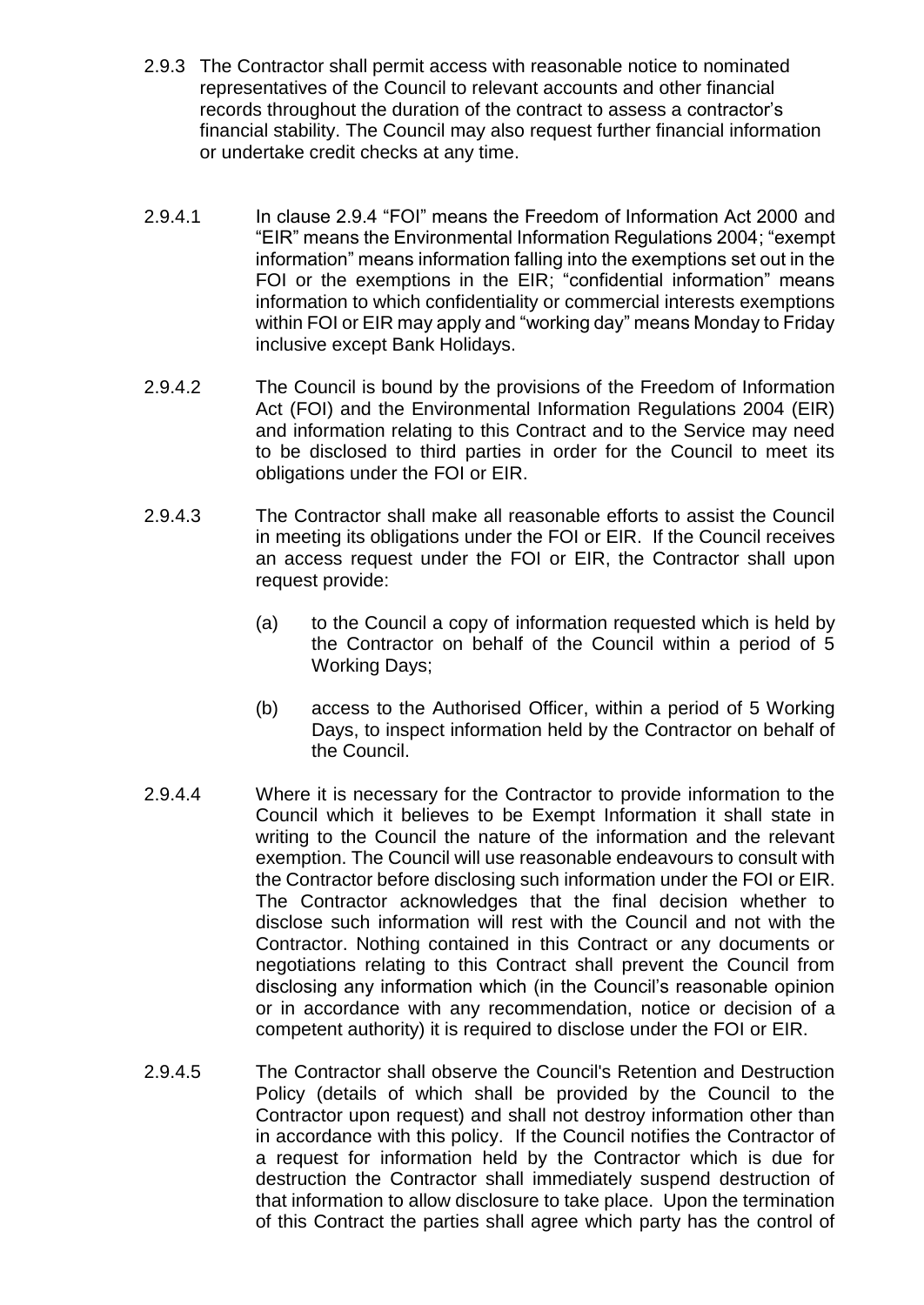the retained information. Should the Contractor retain control of the information this clause shall remain in force beyond the termination of this Contract.

- 2.9.4.6 The Contractor shall maintain an adequate records management system which will enable it to access the information within the time limits prescribed.
- 2.9.4.7 The Contractor shall indemnify the Council against all claims, demands, actions, costs, proceedings and liabilities which the Council directly incurs due to the Contractor's (or any subcontractor's) breach of this clause 2.9 or any part of it.
- 2.9.4.8 The Contractor will inform Drivers and Passenger Assistants that information, including their personal data, may be disclosed to relevant authorities (including Taxi Licensing Authorities and The Traffic Commissioners) by the Contractor or by the Council to fulfil their obligations to them
- 2.9.4.9 The Contractor shall agree to share ticket machine data with the Council in accordance with sections 16 and 17 of the North Yorkshire & York Concessionary Fares Scheme 1 October 2016, or as otherwise amended for Contract management purposes.'

## 2.10 **Surveys**

- 2.10.1 The Contractor shall complete or distribute survey forms relating to the Service as the Authorised Officer may require from time to time.
- 2.10.2 The Council may itself undertake surveys on any Vehicle at any time without notice.

## 2.11 **Smoking Policy**

2.11.1 The Contractor shall ensure that no smoking, including the use of electronic cigarettes, is permitted at any time on any Vehicle used for the Service. The Contractor must ensure that the necessary no smoking signs are fitted to the Vehicle to comply with current legislation. The Contractor shall ensure that the Drivers and Passenger Assistants adhere to all legislation, as well as the policies in place at any premises which form part of the Contract Route. Drivers and Passenger Assistants must not smoke within sight of a school or any premises which form part of the Contract Route.

## 2.12 **Best Practice Guide**

2.12.1 The Contractor shall comply with the Best Practice Guide: the Council reserves the right from time to time to issue amendments to the Best Practice Guide and shall make available copies of the same to the Contractor. Such amendments shall be deemed to form part of the Conditions of Contract and the Contractor shall comply with their requirements.

#### 3.0 **SERVICE DETAIL**

3.1 The Contractor shall operate the Service on the Routes in accordance with the Contract including the details in the Schedule.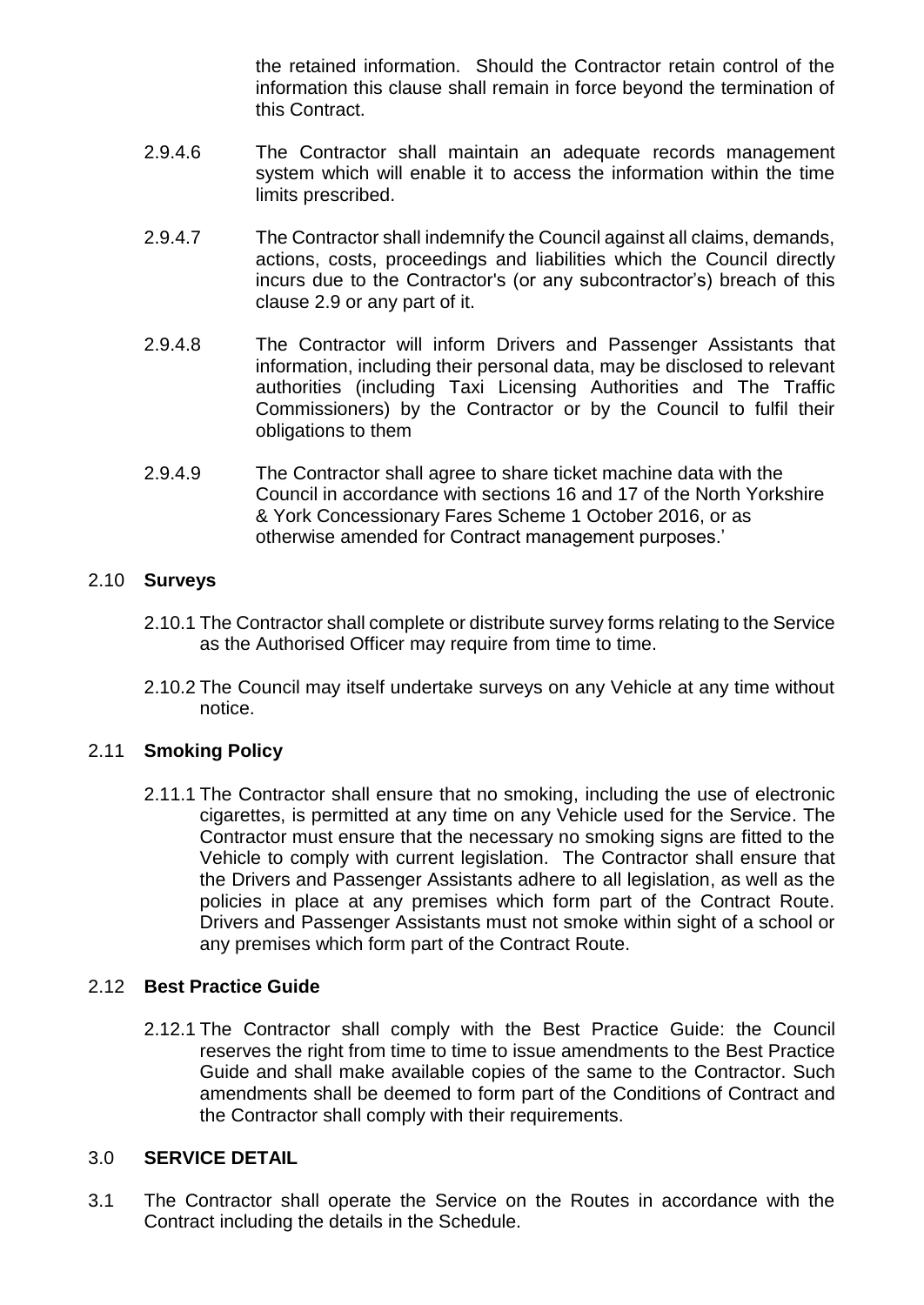- 3.2 If the Service constitutes a "Local Bus Service" the Contractor shall register the Service with the relevant Traffic Area Office. The Contractor is responsible for the preparation and submission of registration documents and payment of fees to the Traffic Area Office except where otherwise agreed by the Authorised Officer.
- 3.3 The Contractor shall not vary any Route or the location of any stopping place without the prior approval of the Authorised Officer.
- 3.4 The Contractor shall obtain such consents as are necessary to ensure that the Service may be provided over any part of a Route which is not on the public highway.
- 3.5 Where appropriate the Contractor shall make use of any bus stations along a Route except where agreed otherwise by the Authorised Officer. The Contractor shall ensure that all recognised stopping places are observed along a Route unless specified otherwise in the Schedule. The Contractor shall assess the safety of each non-recognised stopping place prior to its use, and all risk assessment paperwork shall be retained by the Contractor for inspection by the Authorised Officer where requested.
- 3.6 The Contractor shall be responsible for obtaining all necessary consents to use any bus station for a Route and shall be responsible for the payment of any fees for such use or for road/bridge tolls.
- 3.7 If a connecting Service is provided for school children then the Driver must wait with any child(ren) for the arrival of the connecting Service. The Contractor will be responsible for ensuring the safety of any such child(ren) where such a connection fails (including, but not limited to, making alternative arrangements for the journey).
- 3.8 The Contractor may not register a Home to School or Health and Social Care Transport Service as a Local Bus Service without first seeking the written consent of the Council.
- 3.9 The Contractor shall ensure that any Vehicle used to operate the Service is suitable for the Route followed.

## 4.0 **INVOICES AND PAYMENT**

- 4.1 The Contractor shall submit invoices to the Council in such format as the Council may require unless approval has previously been given for payment to be made via the Council's automatic payment system. Invoices shall be submitted monthly (or four weekly as may be agreed) in arrears. The Council shall pay an undisputed invoice (or the undisputed part of invoices) within 30 days of receipt. The Council will not pay a proportion of any invoice on which VAT is being charged. All payments will be via the BACS payment system and an acknowledgement will be sent by email.
- 4.2 Invoices shall include:-
	- Details of journeys or part journeys not operated and the reason.
	- The total scheduled mileage not operated in the period covered by the invoice.
	- In respect of local bus Contracts the number of fare paying passengers and concessionary pass holders carried and revenue accrued for each journey on each day in the fourth week of operation and each successive fourth week (the Authorised Officer may require information for other weeks as necessary in a format agreed by him).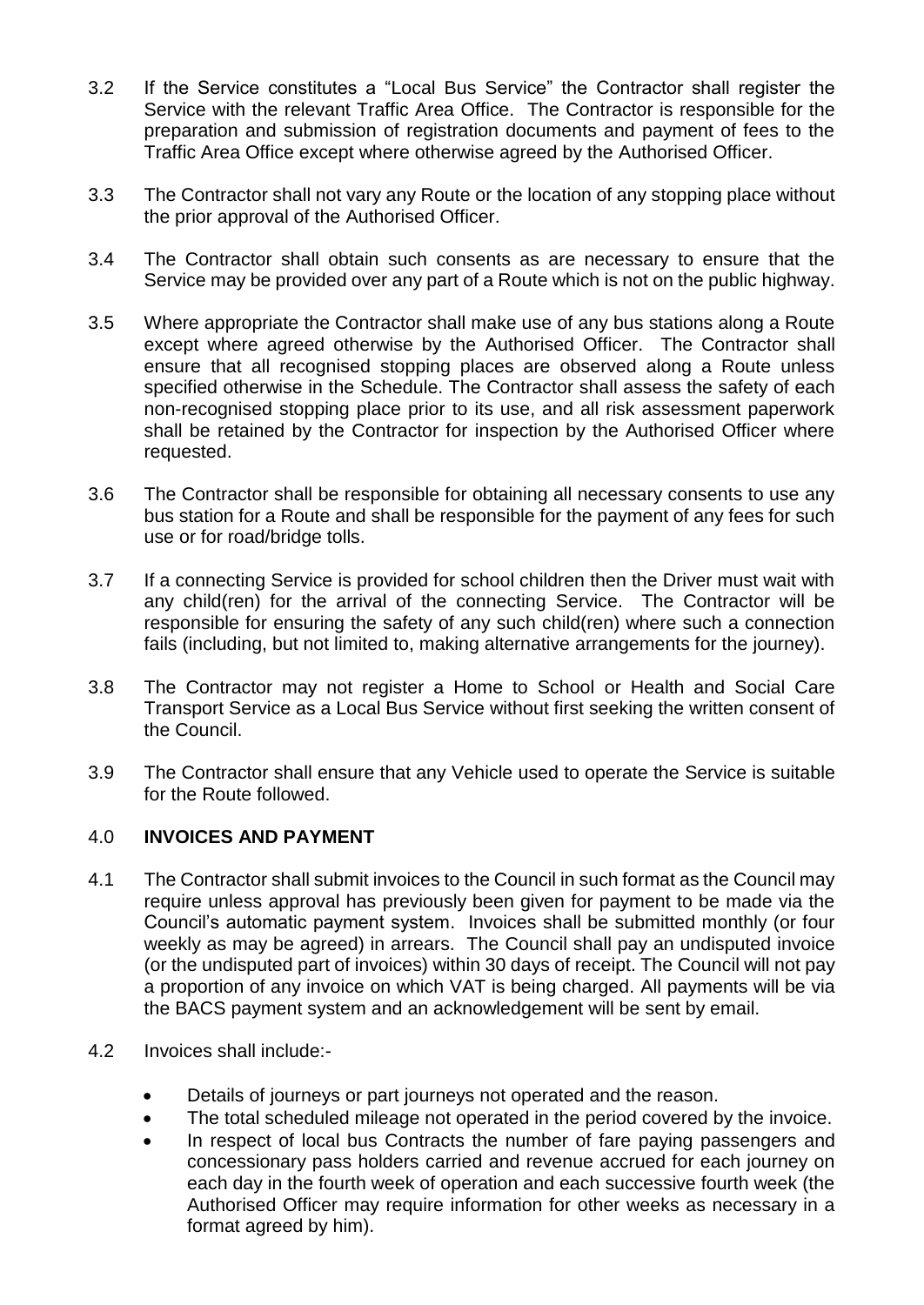- In respect of local bus Contracts, including registered Home to School Transport Services the total number of fare paying passengers and concessionary pass holders carried and revenue accrued by the Contractor for the period of the invoice.
- In respect of local bus Contracts a quarterly statement of payments received from all authorities in respect of concessionary fares.
- Full details of the Contract Charges.
- Where relevant and agreed by the Council the costs of making alternative arrangements.

NB. Where payments are made via the automatic payment system there is still a requirement for the Contractor to submit the above information on a monthly basis.

- 4.3 The Council reserves the right to withhold full payment of an invoice where the necessary information referred to in Clause 4.2 above is not provided.
- 4.4 The Council will only pay the Contract Charges for transport journeys which were actually required and which did take place. Failure to notify the Authorised Officer of non-operation or changes to a Contract as a result of passengers moving address or leaving school will result in action being taken to re-cover any payment made that the Contractor is not entitled to. Where the Council cancels a journey on or before 8 am on the morning of that journey then the Contractor is entitled to claim the cost of that morning journey (up to 50% of the daily Contract Charges) only.

## 5.0 **INFLATION**

5.1 The Contract Charges will be reviewed by the Council from 1 April each year and subject to Clause 5.2 the review shall be calculated using several different factors: The following is an example of the factors and how they are weighted.

| <b>EXAMPLE</b>                          | <b>EXAMPLE</b>       |                             |                                     |
|-----------------------------------------|----------------------|-----------------------------|-------------------------------------|
| These factors are fixed from RPI        | These will vary      |                             |                                     |
| Factors Taken into account              | % Relative<br>weight | Inflation<br>(Rounded)<br>% | Weighted<br>inflation<br>(Actual %) |
| Maintenance of Motor<br><b>Vehicles</b> | 25                   | 1.05                        | 26.28                               |
| Petrol / diesel and Oil                 | 15                   | 1.19                        | 13.63                               |
| Licenses and Insurance                  | 13                   | 1.05                        | 13.45                               |
| Wages                                   | 47                   | 1.02                        | 48.29                               |
| Total                                   | 100.00               |                             | 1.165                               |

- 5.2 The Council may at its sole discretion elect to review the Contract Charges by reference to criteria other than the matrix in Clause 5.1; primarily this will relate to the Council's budgetary position. The Council may make a reduction in the Contract Charges where a negative rate of inflation is recorded. Where the rate of inflation is not negative the Council may elect either not to increase the Contract Charges at all or to increase them by an amount which is less than the amount which would have been payable under the example matrix in Clause 5.1.
- 5.3 Where a Contract has been in operation for fewer than six months prior to 1 April then no increase will be paid until the following April.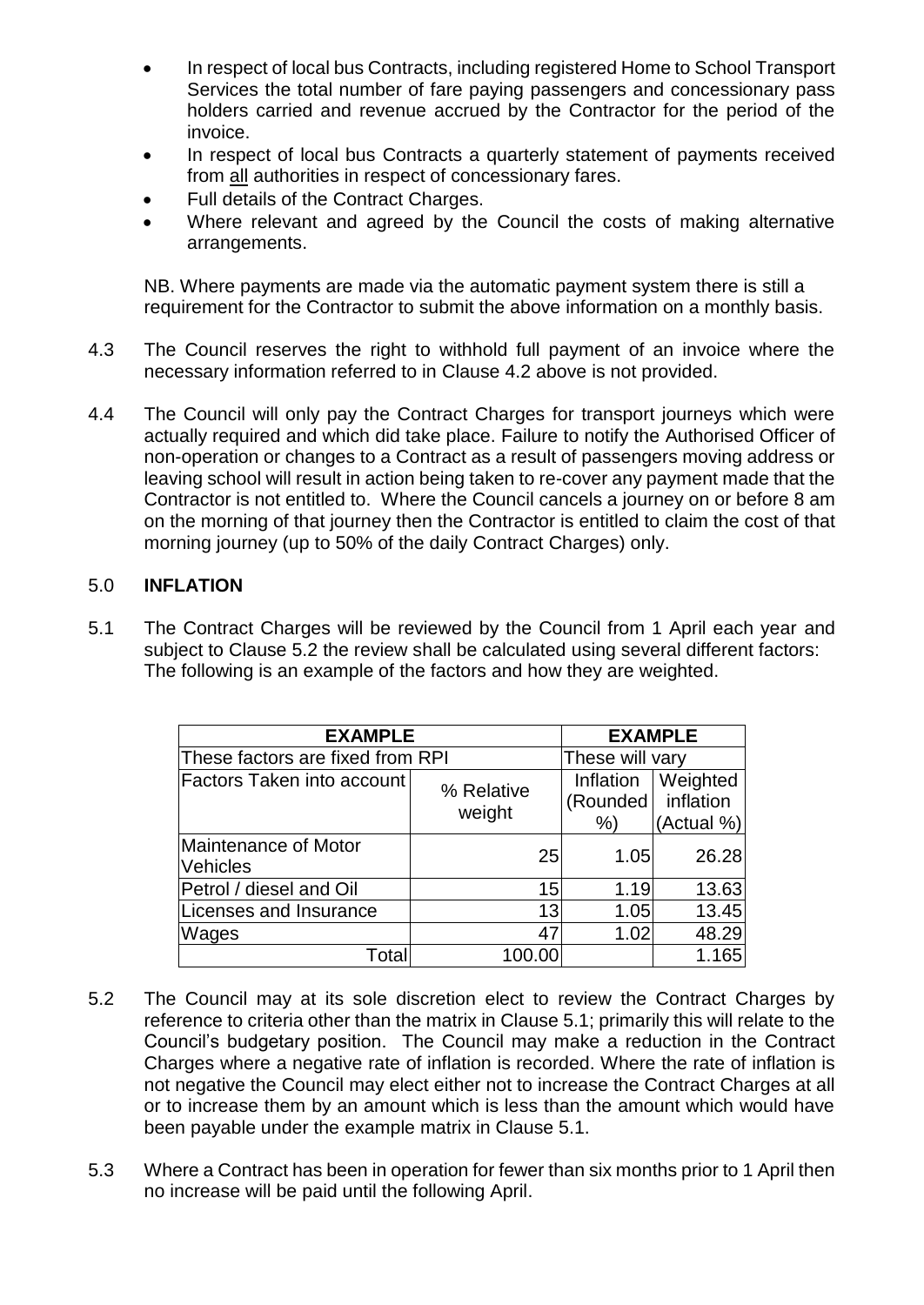## 6.0 **PUBLICITY**

- 6.1 The Council has produced a Bus Information Strategy which sets out its requirements for the provision of information. Except where otherwise agreed by the Council the Contractor is responsible for providing and distributing publicity for the Service in compliance with the Minimum Enforceable Requirement in the Bus Information Strategy.
- 6.2 The Contractor shall supply copies of publicity material to the Authorised Officer at least seven days before commencement of the Service except where otherwise agreed by the Authorised Officer. This requirement includes any publicity applying to changes to an existing Service.
- 6.3 If the publicity material provided by the Contractor is inadequate the Authorised Officer may, (upon prior notice being given to the Contractor) produce the necessary publicity material on the Contractor's behalf and deduct the costs incurred from the Contract Charges.
- 6.4 The Contractor shall provide timetable information at appropriate points on the Route as agreed with the Authorised Officer.

## 7.0 **FARES**

- 7.1 If the Schedule includes a fare table or makes reference to fares conditions the Contractor shall comply with the Schedule's requirements in this respect. In all other circumstances the Contractor may determine fares subject to the following provisions of this Clause 7.
- 7.2 The Contractor shall provide the Authorised Officer with a comprehensive fare table for each Local Bus Service at least seven days before it is introduced except where otherwise agreed by the Authorised Officer.
- 7.3 The Contractor may apply to the Authorised Officer to revise fares on any Service; such application shall be in writing and be at least 28 days before the proposed introduction of such revisions. The Authorised Officer may approve, amend or refuse the proposed revision and shall give reasons for doing so.
- 7.4 The Contractor shall co-operate with the Council and any other authority which operates a concessionary fares scheme or system of multi-journey tickets. The Contractor shall ensure that any additional cost or revenue loss is borne by the authority introducing the scheme and shall be responsible for all negotiations relating to such scheme or system.
- 7.5 Half fares should be accepted for all young people from their  $5<sup>th</sup>$  birthday up to age 18 years. Children under 5 are carried free of charge. The Contractor must participate in any ID schemes that may be introduced during the life of the Contract and it may charge a reasonable administration fee approved by the Council to the passenger.
- 7.6 The Contractor shall collect and audit fares revenue, including electronic and prepaid tickets.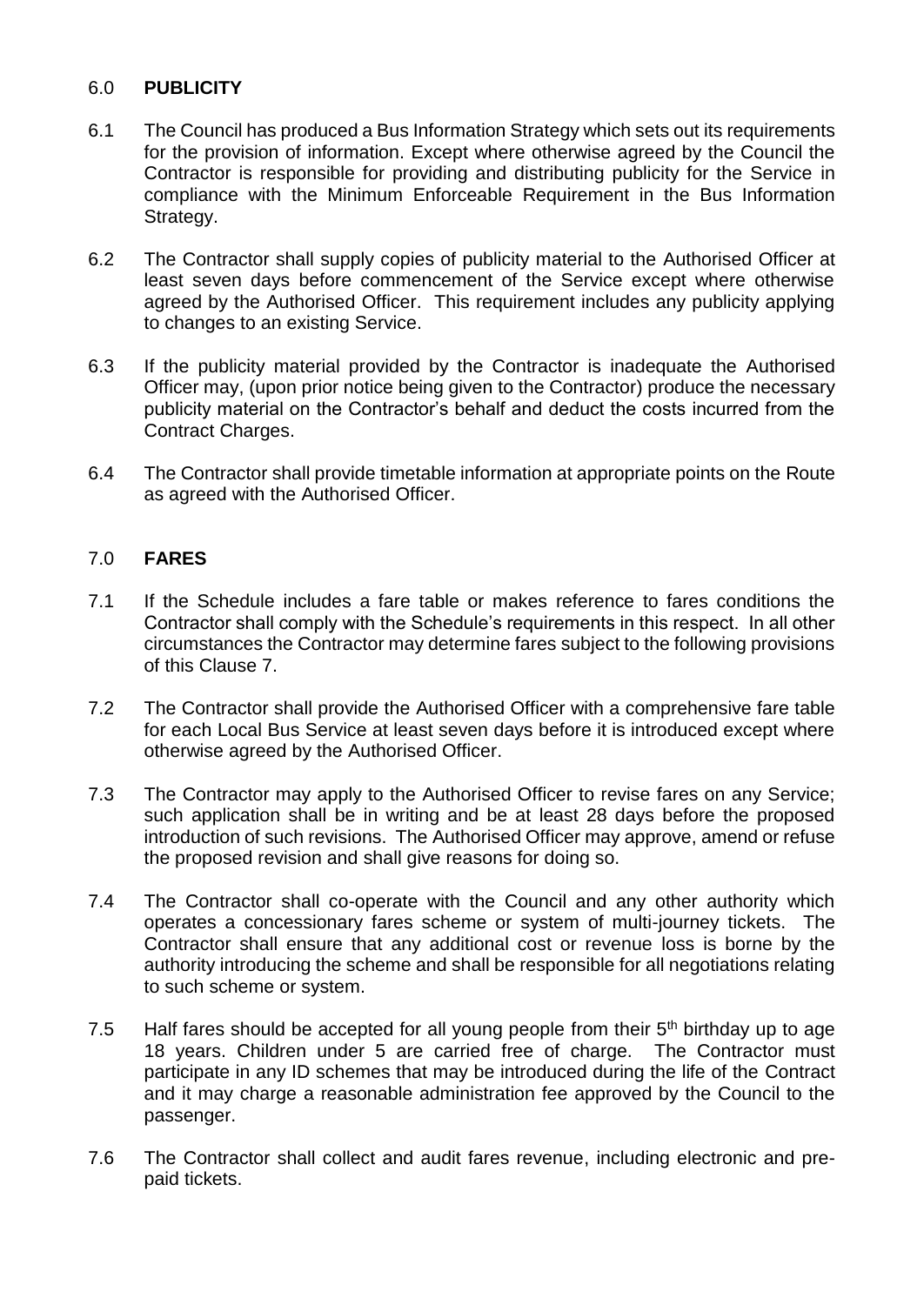- 7.7 Passengers shall be in receipt of a ticket, including electronic and pre-paid tickets, for all journeys made.
- 7.8 The Contractor may be required to enter into any through or joint ticketing arrangements as specified by the Council.

## 8.0 **SUB-CONTRACTING AND ASSIGNMENT**

- 8.1 The contractor shall not transfer or assign this Contract without the prior written consent of the Council.
	- 8.1.1 Where the ownership of the Company changes the Company must notify the Council of such changes prior to the change and the Council must be satisfied that there are no discretionary or mandatory exclusion grounds under Regulation 57 of the Public Contract Regulations 2015 (PCR 2015) (regardless of whether the PCR 2015 are engaged due to the value of the Contract) or under the terms of the Contract which are applicable as a result of the change; and where such grounds are identified the Council reserves the right to terminate the Contract with immediate effect.
- 8.2 The Contractor shall not sub-contract part of any Service for more than five consecutive days and on no more than one occasion without the Authorised Officer's prior written consent except in the case of genuine emergency. In all cases schools and establishments should be advised immediately of the name of the Contractor who will provide the Service.
- 8.3 Wherever sub-contractors are used these must be included on a list supplied by the Council and those working on the Contract must hold a current NYCC Driver or Passenger Assistants badge. The Contractor remains responsible for the provision of the Service in accordance with the Contract. Where a sub-contractor is used which is not included on the Council's list of contractors then this would be considered a fundamental breach of Contract under clause 12.1.
- 8.4 Where any sub-contracting is permitted, the Contractor shall remain responsible for the acts and omissions of its sub-contractors as though they were its own.
- 8.5 Where a Contractor utilises self-employed Drivers or Passenger Assistants the Council reserves the right to restrict the number of contracts that are awarded to the Contractor. Any use of self-employed Drivers may only be with the Councils prior consent.

## 9.0 **VARIATION**

- 9.1 At any time(s) during the Term the Authorised Officer may require the Contractor in writing to:-
	- Omit any part of the Service.
	- **•** Provide additional Transport Services.
	- Vary the scope of the Service or any part of it (by, for example, introducing variations in timing, the number of passengers to be carried, the type of Vehicle used, the Route taken or any other matter associated with the Service).
- 9.2 The valuation of any variation shall be made by the Authorised Officer as follows:-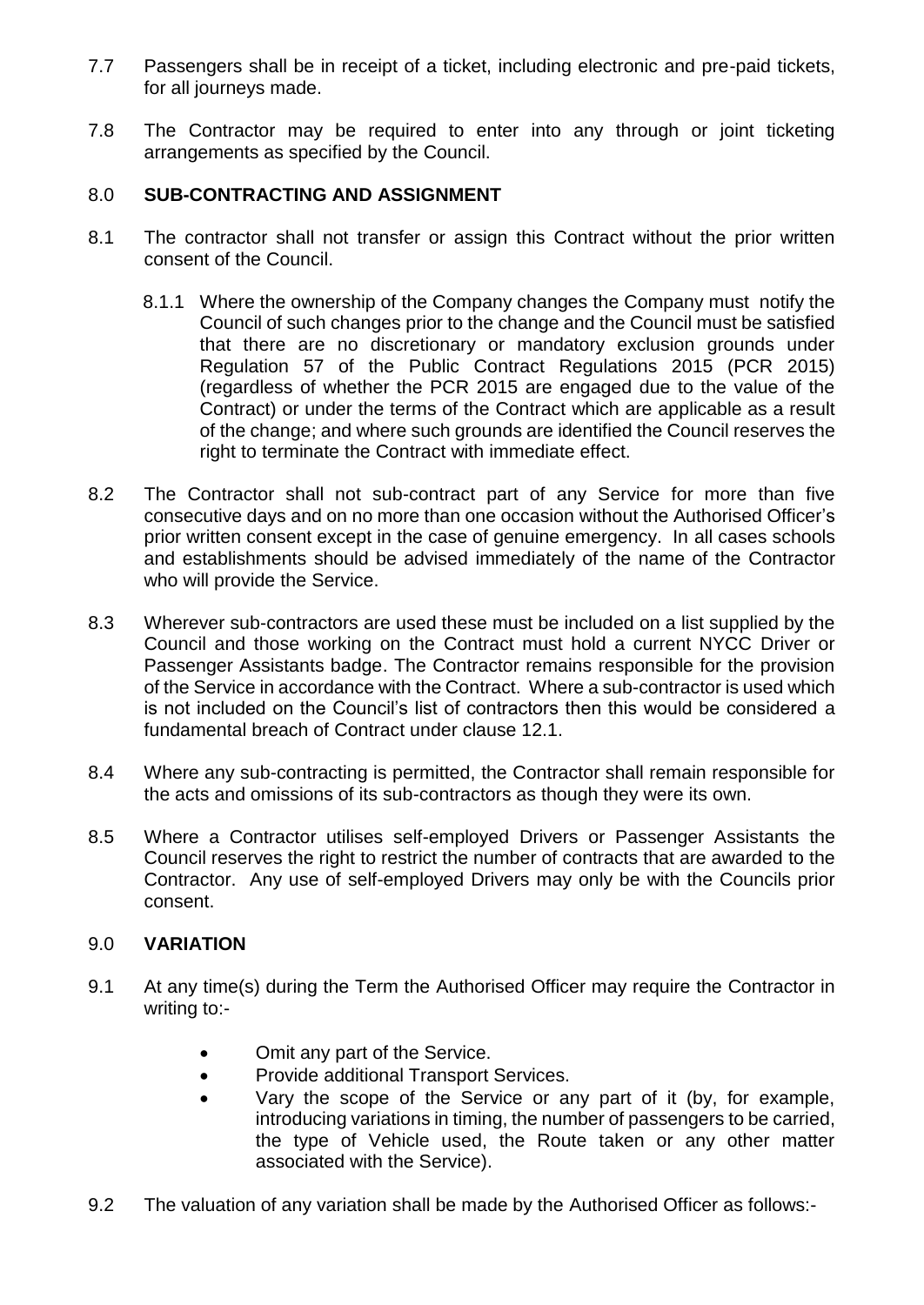Additional mileage will be paid at the following rates (which are adjustable in accordance with clause 5)

|                                                 | <b>Variation Rate Per</b><br>kilometre |            |  |  |  |
|-------------------------------------------------|----------------------------------------|------------|--|--|--|
| Vehicle seating capacity                        | Less<br>than<br>1.5km                  | Over 1.5km |  |  |  |
| Up to eight passenger<br>seats                  | 18p                                    | 52r        |  |  |  |
| $9 - 26$ passenger seats                        | 24p                                    | 78p        |  |  |  |
| Over 26 passenger<br>seats                      | 32p                                    | 1.06p      |  |  |  |
| Index is current at 1 <sup>st</sup> August 2016 |                                        |            |  |  |  |

- 9.3 From time to time the Council may require the Contractor to make changes in timing, pick-up points and routing at very short notice. The Council will use all reasonable endeavours to give a minimum of 24 hours notice of such changes.
- 9.4 If a Contractor is unwilling to undertake the variation in Contract then this will constitute a fundamental breach of Contract as per clause 12.1.

## 10.0 **DEFAULT**

- 10.1 Where the Council receives a complaint about the standard of the Service the Council may, at its sole discretion, serve a notice upon the Contractor (which will be termed a "default notice" in this clause).
- 10.2 If the Contractor has defaulted in the provision of the Service (whether through failure to comply with the Contract Standards or otherwise) then the Council may, without prejudice to any other remedies available to it, serve a default notice upon the Contractor.
- 10.3 Default notices shall specify the nature of the default(s) and where appropriate shall specify how and when the Contractor is to remedy the default(s). Failure to return a default notice within the specified timescale will result in additional administrative costs being incurred by the Contractor.
- 10.4 The Contractor shall comply with the default notice but may make representations to the Authorised Officer on the matters referred to in it which the Authorised Officer shall consider and, as necessary, discuss with the Contractor.
- 10.5 Unless a default notice is waived or deferred by the Authorised Officer as a consequence of the representations made by the Contractor under 10.4 the Contractor shall pay the Council a default payment for each default which may represent no less than 25% of the daily Contract Charges payable or a sum of £20 whichever shall be the greater. This sum may be deducted from the Contract Charges by the Authorised Officer.
- 10.6 The Contractor and the Council agree that the default payment payable to the Council in respect of default notices represent a reasonable estimate of the cost incurred by the Council in investigating the default(s), serving the default notice and, where relevant, checking for compliance.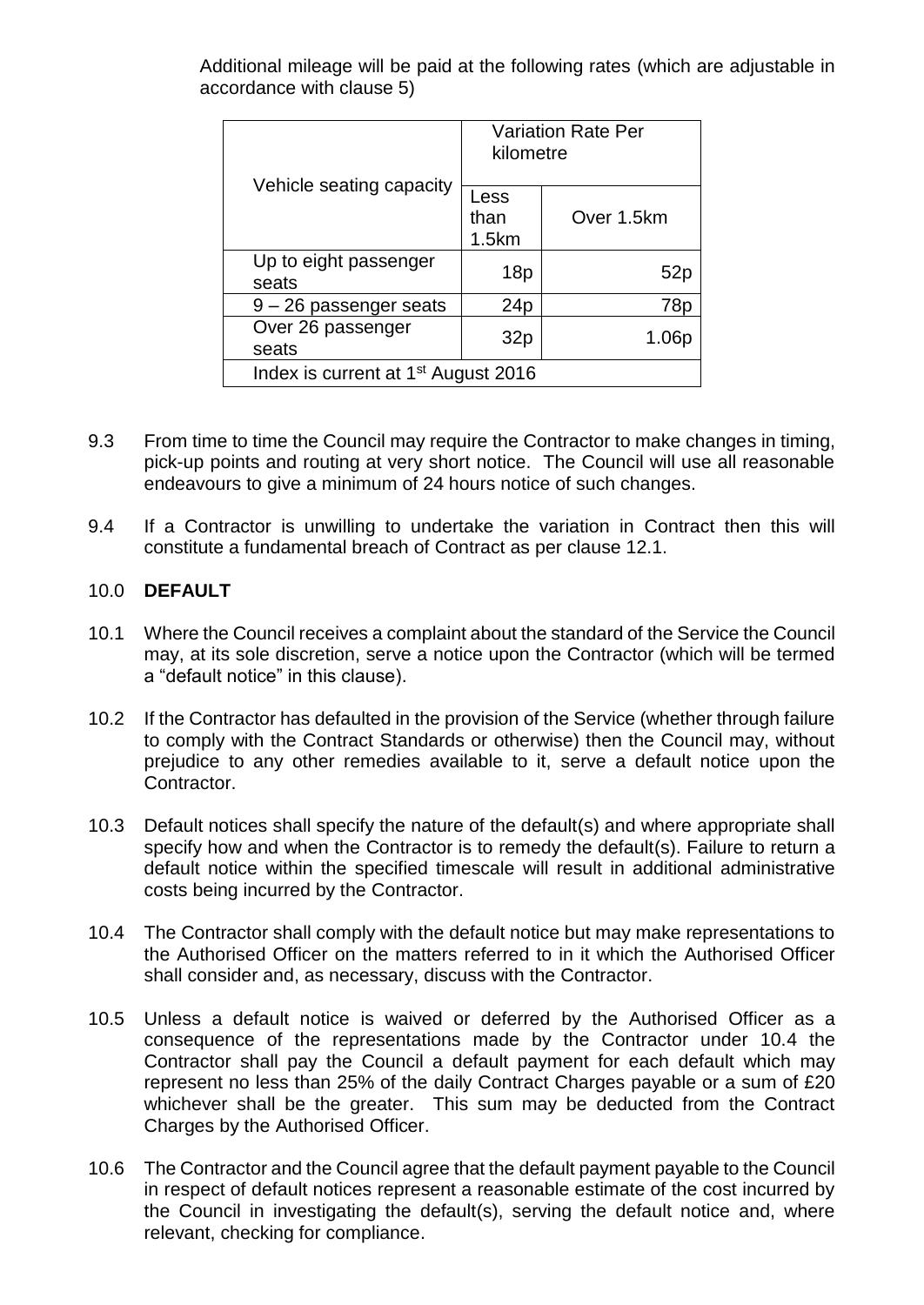- 10.7 Where the Contractor is issued with a number of default notices on the same Contract in a relatively short space of time then this would constitute poor performance and may result in increased monitoring, the requirement to attend an issues resolution meeting or the withholding of payments. Where these actions do not result in an improvement in the Service, to the extent that no new default notices are issued during a specified monitoring period, then this would constitute a persistent breach of Contract under Clause 12.1.
- 10.8 In addition to the default notice provisions in Clause 10.1 10.7 the following provisions shall also apply to a default by the Contractor:-
	- (a) The Council will not pay for any part of the Service which is not provided by the Contractor.
	- (b) Without terminating the Contract as a whole the Council may arrange for the Service to be provided by a third party or by itself (in whole or in part) until such time as the Contractor has satisfied the Authorised Officer that it is able to provide the Service (or the relevant part of it) to the Contract Standard; in such instances the Council shall charge the Contractor the costs reasonably incurred by it in making the alternative arrangements for the Service to be provided to the extent that such costs exceed the relevant Contract Charges.
- 10.9 Examples of circumstances which may cause a Default notice to be issued include the matters referred to in the Appendix as "Defaults". The list is not exhaustive as a default constitutes any failure of the Contractor to comply with the Contract Standards.

## 11.0 **SUSPENSION OF THE SERVICE**

- 11.1 If the Authorised Officer reasonably considers that a passenger transport Service has been registered commercially which meets the need of a Local Bus Service provided under this Contract the Authorised Officer may require the Service provided under the Contract to be suspended for the remainder of the Term or until the commercial passenger transport Service ceases to be operated, whichever is the sooner.
- 11.2 The Authorised Officer will give written notice of suspension to the Contractor at least 56 days before the suspension is to take effect but may give a shorter period of notice where appropriate.
- 11.3 If the Service is suspended, no Contract Charges are payable for the Service for the period of suspension, either during the suspension or at any other time.

## 12.0 **TERMINATION**

- $12.1$  If:
	- (a) The Contractor:-
		- is in persistent and/or fundamental breach of the Contract which may include defaults which are considered to be serious and thus not necessitating prior default notices ; or
		- has materially misrepresented any information in the Tender (upon which the Council has relied in appointing the Contractor); or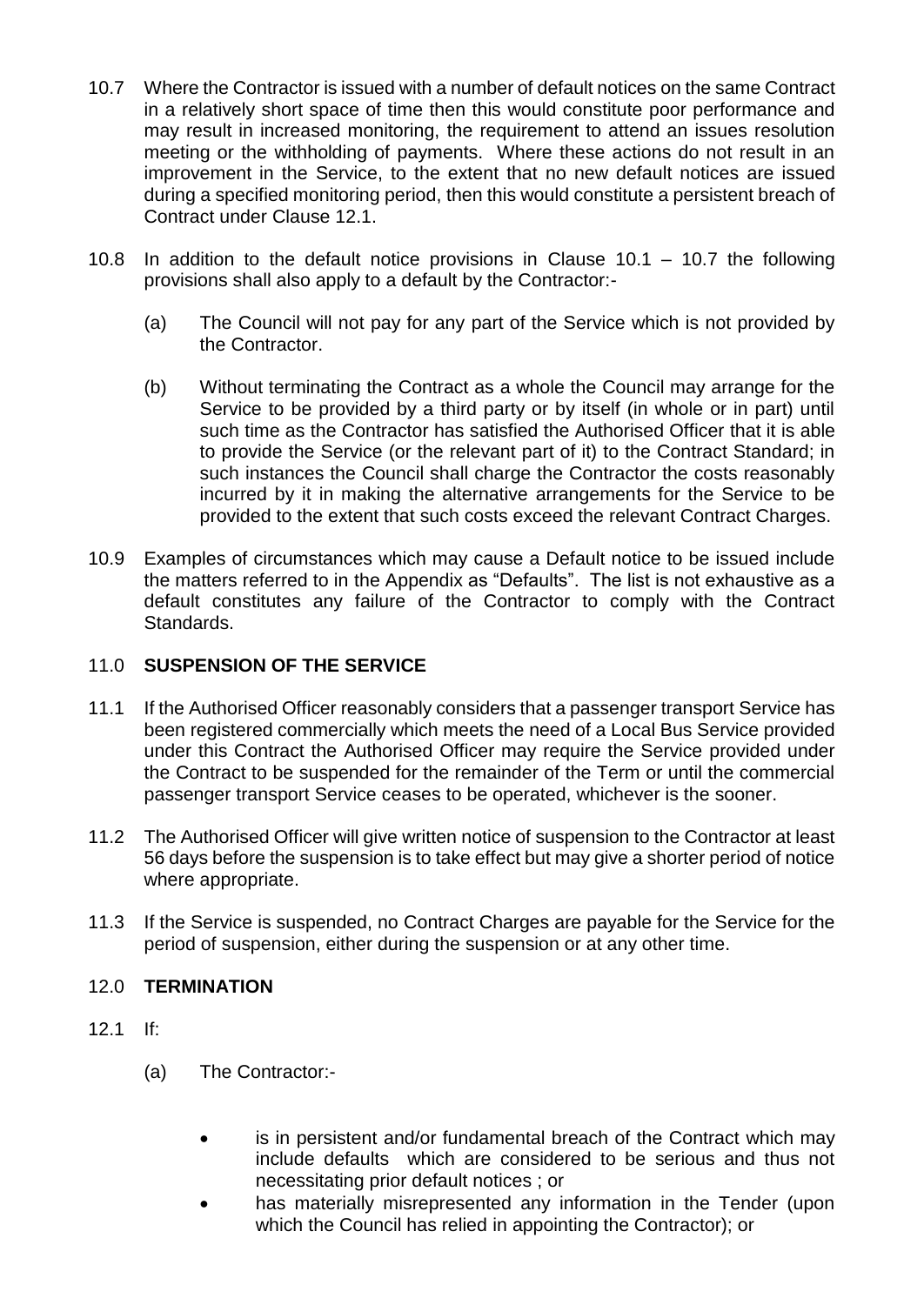- becomes bankrupt; or
- has a receiver or liquidator appointed; or
- has a winding-up order made; or
- otherwise becomes insolvent; or
- has committed any offence under the Bribery Act 2010 or has committed an offence under Section 117(2) of the Local Government Act 1972; or has offered any gift or consideration of any kind as an inducement or disincentive for doing anything in respect of this Contract or any other Contract with the Council; or
- is otherwise in breach of the collusive tendering certificate provided with the Tender; or
- has insufficient resources to provide the Service because of a reduction in the number of Vehicles authorised by the Traffic Commissioner to be operated by the Contractor;
- fails in its responsibilities under clause 2.2
- The Contractor no longer meets the standard required by the Councils quality threshold; or
- ceases, or threatens to cease, to carry on all or substantially the whole of its business; or
- or any personnel the Contractor engages to provide the requirements of the Contract fail, or refuse, after written instruction to provide the Services reasonably and properly required; or
- or any of the personnel it engages to provide the Contract requirements conduct itself/himself/herself in any manner which, in the Council's reasonable opinion brings or is likely to bring the Council into disrepute by association; or
- at any time during the Term is convicted of any offence referred to in Regulation 57(1) of the Public Contracts Regulations 2015 or if an event occurs which would have entitled the Council to treat the Contractor as ineligible for selection under Regulation 57(3), 57(4) or 57(8).
- (b) The Council has within the last 14 days terminated another Contract with the Contractor for a service similar to the Service provided under this Contract and such termination had been effected on such serious grounds as to enable the Council reasonably to believe that:
	- (i) the safety of passengers and/or the public at large may be endangered or otherwise adversely affected and or
	- (ii) the quality of the Service under this Contract can no longer be guaranteed by the Contractor or
- (c) The reputation of the Contractor has so seriously been jeopardised by an act or default of the Contractor, its drivers, passenger assistants, servants or agents (including, but without limitation, a criminal act) that the Council reasonably believes that the Contractor is unable to guarantee adherence to the Contract Standards.

Then the Council may terminate the Contract immediately and will be entitled to recover all losses resulting from such termination including any additional costs incurred for the outstanding period of the Contract.

12.2 If the Contract has been terminated under 12.1 the Council:-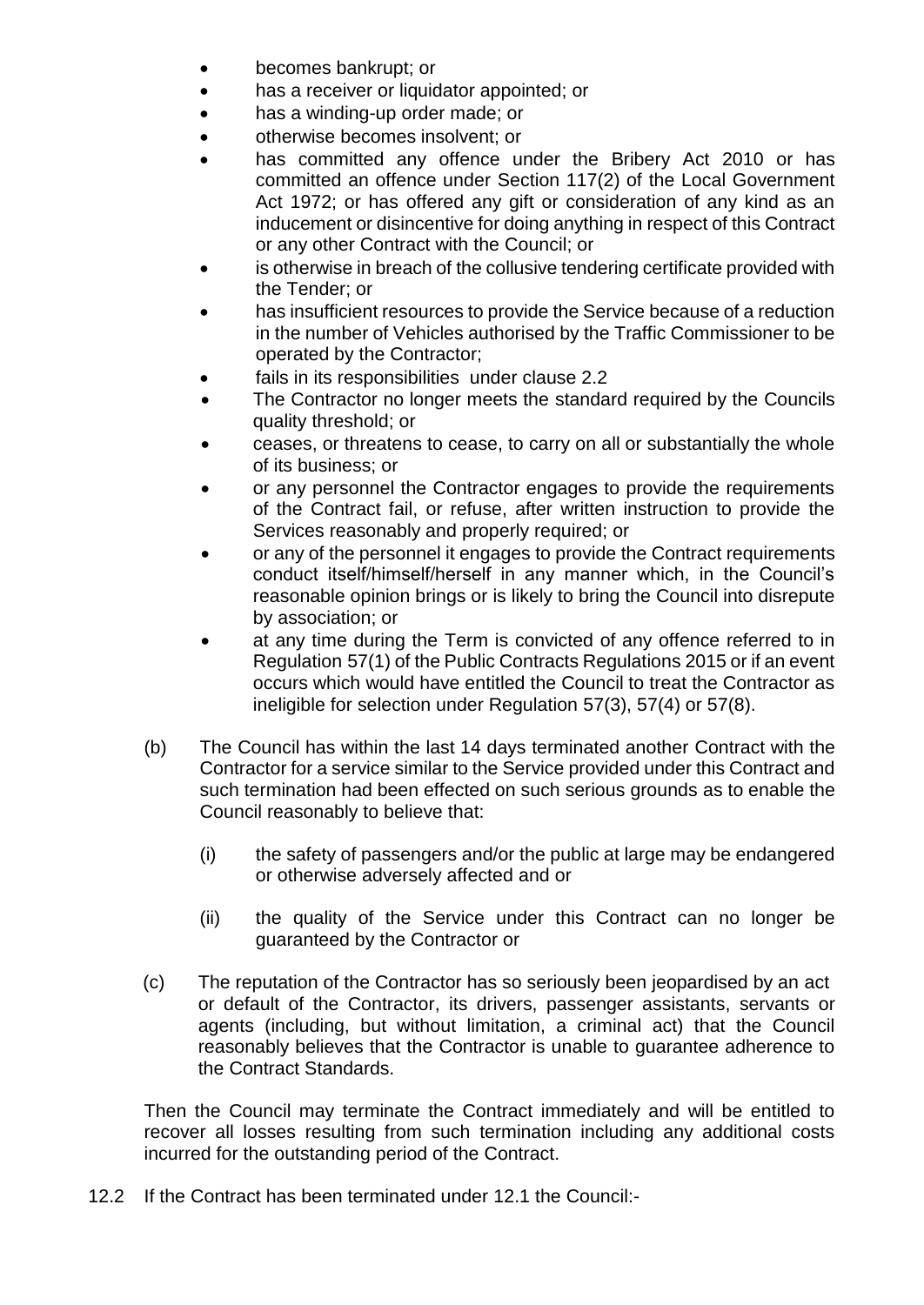- (a) ceases to be under any obligation to pay the Contract Charges until the costs arising out of the termination (including the costs of terminating the Contract and making alternative arrangements for the Service) have been calculated and show a sum due to the Contractor (in which case this sum will be paid to the Contractor as soon as possible); and
- (b) may immediately appoint a replacement Contractor.
- 12.3 If the Council is in persistent and/or fundamental breach of the Contract then the Contractor may terminate the Contract by giving 30 days notice but without prejudice to any other remedies which may be available to it in respect of any breach which occurred before the termination.
- 12.4 In the case of Home to School or Health and Social Care Transport Service Contracts the Council may terminate the Contract by giving 30 days notice or (if practicable and considered appropriate in the Council's reasonable opinion) offer a suitable alternative Contract where circumstances out of the control of the Council dictate that the Service is no longer required e.g. all of the pupils requiring transport move away from the area or a school closes.
- 12.5 The Contractor may apply to the Authorised Officer for the Contract to be terminated where there are exceptional circumstances which could not have been foreseen. Individual circumstances will be considered and any break in the Contract will be granted at the discretion of the Authorised Officer.
- 12.6 The Contractor may not re-tender for any contract which they have operated and which has been terminated by the Council under this Clause 12 or for any other Council contract for a minimum period of 6 months. .

## 13.0 **HEALTH AND SAFETY AND OTHER STATUTORY REQUIREMENTS**

## 13.1 **Health and Safety**

- 13.1.1 The Contractor shall comply with the requirements of the Health and Safety at Work Act 1974 so far as they apply to the provision of the Service and throughout the Term the Contractor shall have in place a health and safety policy which complies with all statutory requirements.
- 13.1.2 The Contractor shall promptly notify the Council of any health and safety hazards which may arise in connection with the performance of the Contract.
- 13.1.3 The Contractor shall notify the Council immediately in the event of any incident or "near miss" occurring in the performance of the Contract where that incident or "near miss" causes, or may cause, any personal injury or damage to property which could give rise to personal injury.
- 13.1.4 The Contractor shall take all necessary measures to comply with the requirements of the Health and Safety at Work etc. Act 1974 and any other Acts, orders, regulations and Codes of Practice relating to Health and Safety which may apply to directly employed, self-employed or volunteer staff in the performance of the Contract.
- 13.1.5 The Contractor shall ensure that its health and safety policy statement and health and safety management arrangements (as required by the Health and Safety at Work etc. Act 1974) are made available to the Council on request.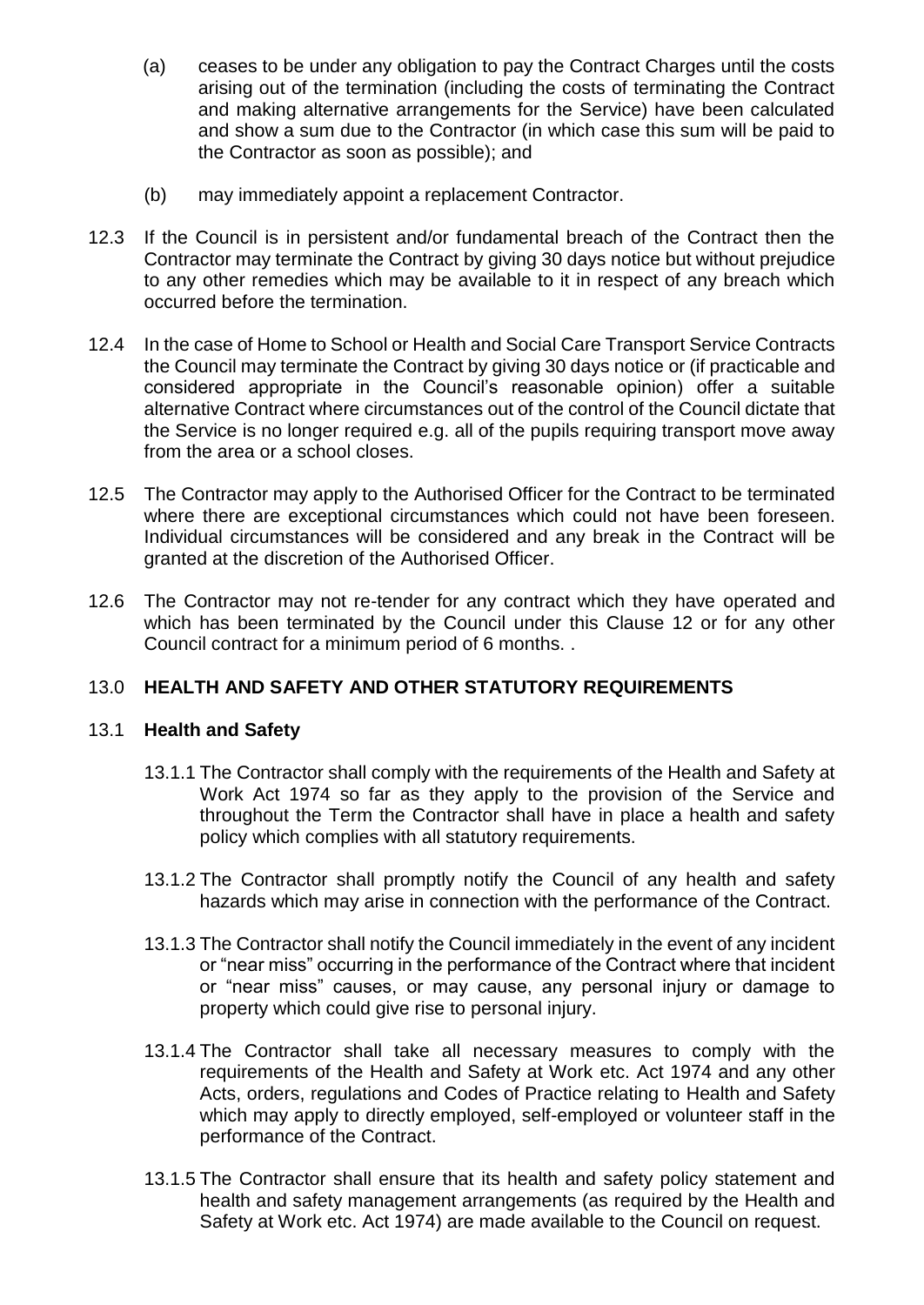- 13.1.6 Risk assessments will be carried out by the Contractor as required under current legislation (Management of Health and Safety at Work Regulations 1999). Risk assessments which relate to the operation of the Service and the safety of Council officers, which must include a driving and Route risk assessment, will be made available for inspection by the Authorised Officer on request.
- 13.1.7 The Contractor must also ensure that a risk assessment is undertaken for all stopping places to be used on the Route prior to the commencement of the Service and these must be retained by the Contractor and made available for inspection by the Authorised Officer on request.
- 13.1.8 The Contractor shall make the Council aware immediately and in writing of any concerns regarding a stopping place or Route, and ensure that reversing manoeuvres are not part of the Route unless there is no suitable alternative. Where a reversing manoeuvre is required then a risk assessment must be completed prior to the commencement of, or variation to, the Route and the Council must be notified in writing immediately and prior to commencement of, or variation to the Route.
- 13.1.9 In the event of an incident or accident relating to the Vehicle, employee or passenger during the operation of the Contract the Contractor must report the incident to the Authorised Officer immediately and provide the written incident report(s) as soon as possible thereafter.

## 13.2 **Other Legislation**

13.2.1 The Contractor shall comply with all relevant statutory and other provisions relating to the Service.

## 13.3 **Equal Opportunities**

- 13.3.1 The Contractor and any sub-contractor employed by the Contractor shall adopt a policy to comply with the Equalities Act 2010 and any subsequent legislation in respect of equalities which may be enacted during the Term ("the Equalities Legislation"). Accordingly the Contractor and any employee or subcontractor shall not discriminate directly or indirectly against any person because of their age, sex, disability, religious beliefs, sexual orientation, gender reassignment, pregnancy, maternity or race.
- 13.3.2 The Contractor and any Sub-contractor employed by the Contractor shall observe as far as possible all statutory codes relating to the Equalities Legislation. These give practice guidance to employers and others on the elimination of racial discrimination and the promotion of equality of opportunity in employment, including monitoring of workforce matters and steps that can be taken to encourage people from minority groups to apply for jobs or take up training opportunities.
- 13.3.3 In the event of any finding of unlawful discrimination being made against the Contractor or any Sub-contractor employed by the Contractor during the Term by any court or Employment Tribunal or in comparable proceedings in any other jurisdiction, or of an adverse finding in any formal investigation by the Equalities and Human Rights Commission and/or any comparable statutory body relating to the Equalities Legislation over the same period, the Contractor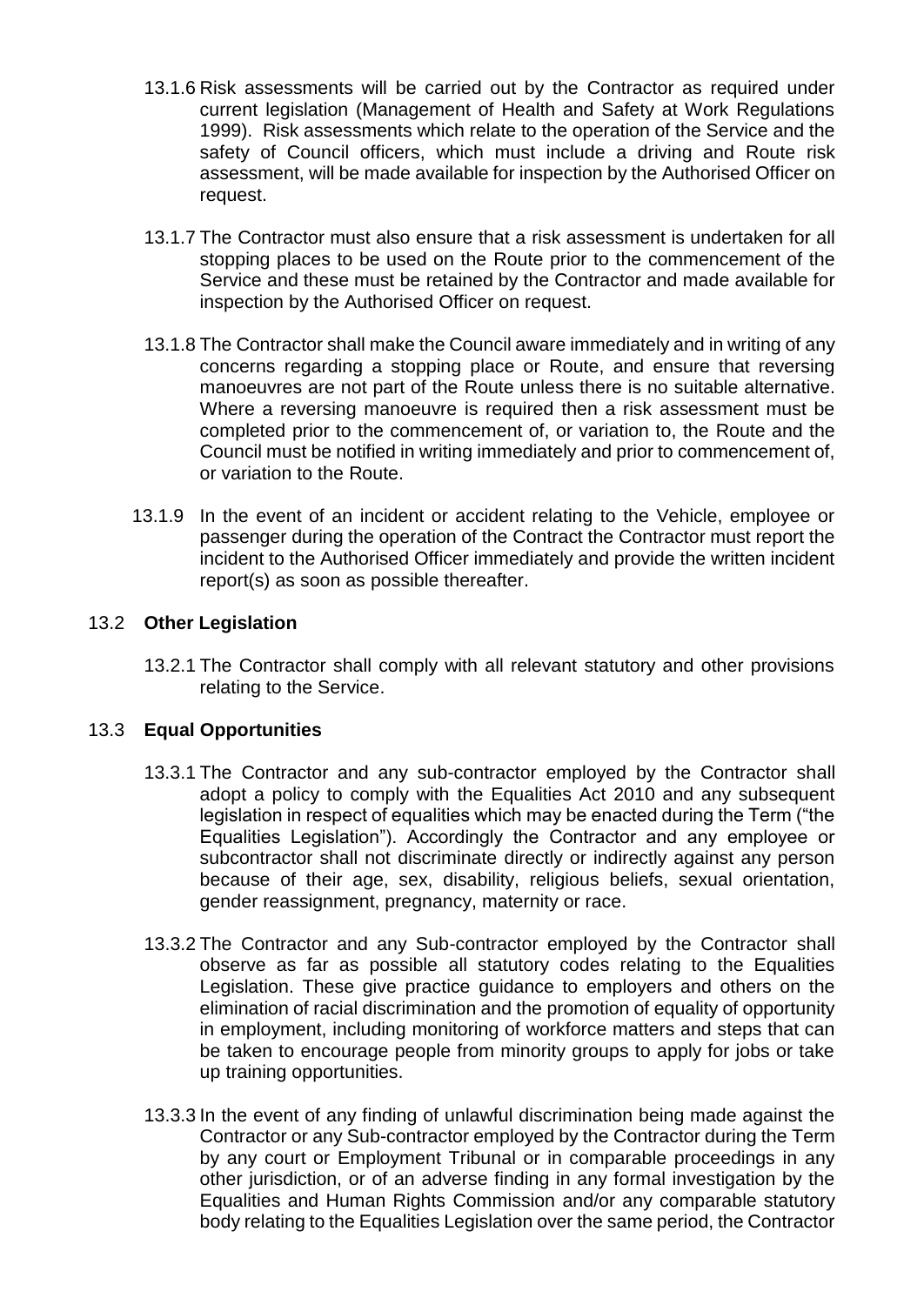shall inform the Council of this finding and shall take appropriate steps to prevent repetition of the unlawful discrimination.

- 13.3.4 The Contractor shall, on request, provide the Council with details of any steps taken under Clause 13.3.3 above.
- 13.3.5 The Contractor shall comply with the Equalities Legislation and shall satisfy the Council that:-
	- 13.3.5.1 its working practices do not involve the treatment of one group or individual less favourably than any others because of their age, sex, colour, race, nationality, ethnic origin, disability, religious beliefs or sexual orientation on any decision relating to their recruitment or employment with the Contractor and in relation to the delivery of the Service;
	- 13.3.5.2 policies on discrimination are set out:-
		- (i) in instructions to those concerned with recruitment, training and promotion;
		- (ii) in documents available to employees, recognised trade unions or other representative groups of employees;
		- (iii) in recruitment advertisements or other literature
		- (v) in instructions to those concerned with the delivery of the Services.
- 13.3.6 The Contractor shall provide such information as the Council may reasonably request for the purpose of assessing the Contractor's compliance with this Clause 13.3 including, if requested, examples of any instructions or other documents, recruitment advertisements or other literature containing details of monitoring of recruitment and employees.

## 13.4 **Confidentiality and Protection of Personal Data**

- 13.4.1 In clause 13.4 "The Act" means the Data Protection Act 1998; "Personal data" means information as defined in the Act, and which is supplied to or processed by the Provider on behalf of the Council; "The Provider" means the Contractor which will be supplied the personal data; "the Council" means North Yorkshire County Council.
- 13.4.2 North Yorkshire County Council is the data controller of the personal data and the Contractor (provider) is a data processor under the terms of the Act. The Contractor will not process the personal data except for the purpose of or in accordance with this Contract.
- 13.4.3 The Contractor (provider) shall maintain appropriate technical and organisational security measures and in particular shall:
	- 13.4.3.1 secure personal data against unauthorised disclosure or accidental loss or corruption by such technical and managerial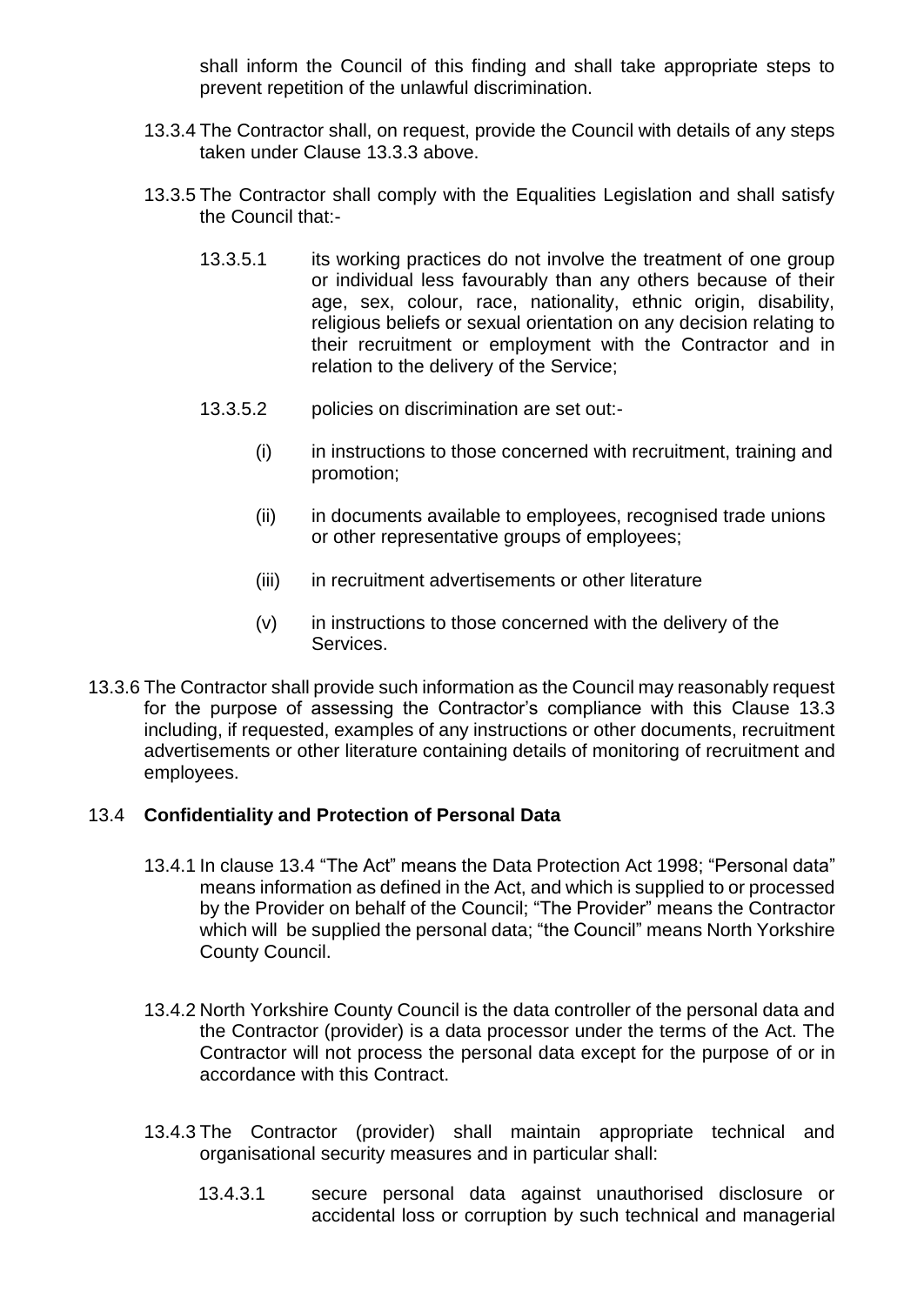controls as would be appropriate if the provider was the data controller.

- 13.4.3.2 hold the personal data for only as long as necessary for the completion of the Contract and then destroy it or return it to the Council in a secure manner.
- 13.4.3.3 not retain the personal data or any copy of it
- 13.4.4 The Contractor shall ensure the conformity of any of its staff or agents who have access to the personal data to the above requirements. The Contractor will ensure that such employees and agents receive appropriate data protection training and understand their responsibilities under the act in respect of personal data.
- 13.4.5 Should the Contractor receive a subject request for personal data it will be referred to the information governance officer of the Council as soon as practicable after receipt.
- 13.4.6 Should the Contractor sub-contract any part of the Services in accordance with the Contract then the Contractor shall ensure that any sub-contract or other arrangement with any such sub-contractor shall include a binding legal obligation upon the sub-contractor to comply with the obligations set out in this clause. For the avoidance of doubt any such sub-contracting shall not relieve the Contractor of its obligation to comply fully with this clause.
- 13.4.7 The Contractor shall be liable for and shall fully indemnify the Council against all claims, demands, actions, costs, proceedings and liabilities of any sort that the Council incurs due to the provider's or any sub-contractor's breach of this clause.
- 13.4.8 The Contractor shall provide to the Council on request evidence to the Council's reasonable satisfaction that it can comply with this clause.
- 13.4.9 The obligations set out in this clause shall remain enforced notwithstanding termination of this agreement

## 14.0 **AGENCY**

- 14.1 The Contractor shall not represent itself as being:
	- (a) the servant or agent of the Council (except as may be authorised under the Contract);
	- (b) authorised to enter into any Contract or other obligation on the Council's behalf except as may be authorised under the Contract

## 15.0 **BEST VALUE**

15.1 In accordance with Part 1 of the Local Government Act 1999, and subsequent legislation in relation to Best Value, the Council may from time to time review the Service in pursuance of the Council's wide commitment to continuing Service improvement, having regard to a combination of economy, efficiency and effectiveness and the Contractor shall: -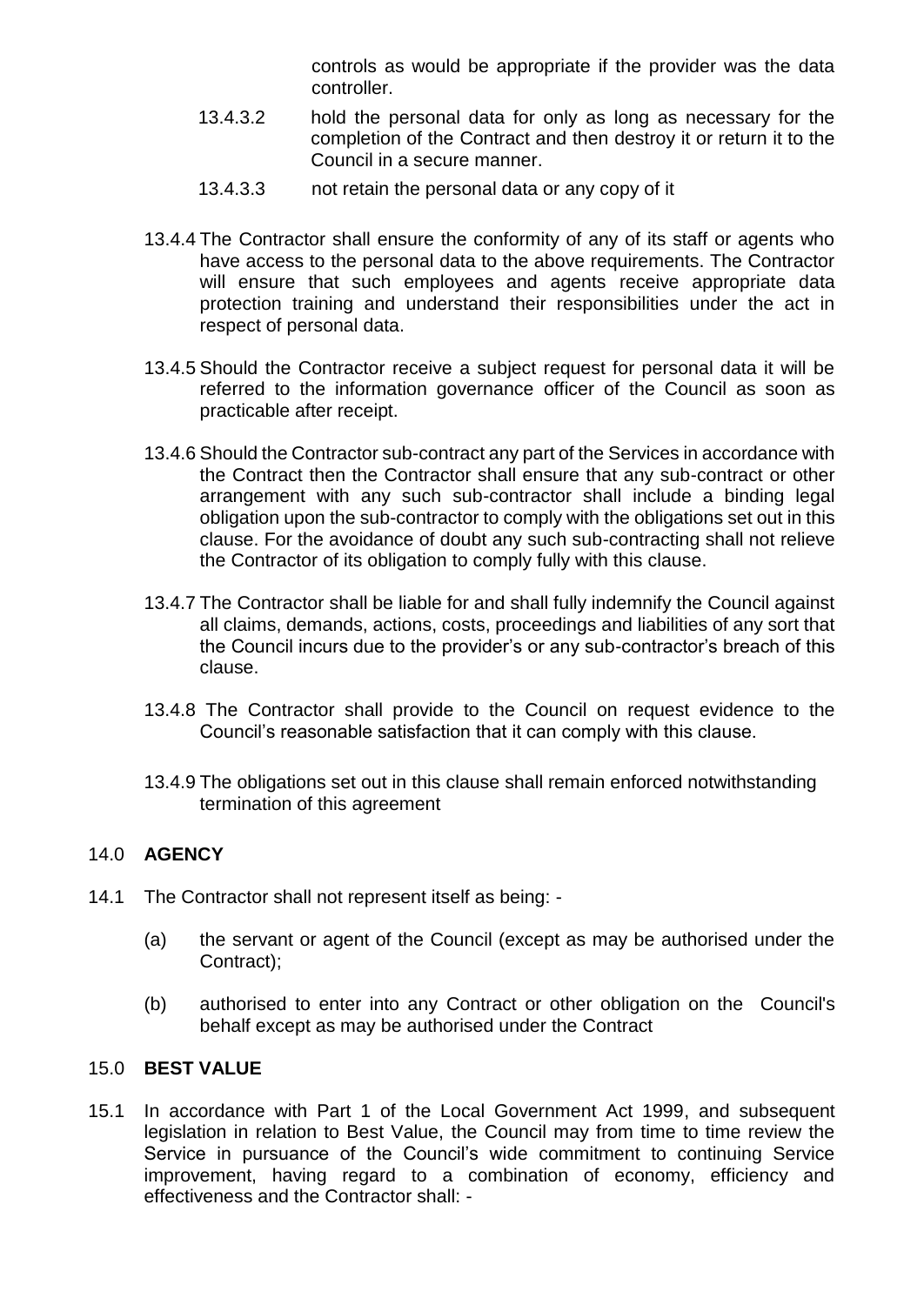- (a) Participate in, and fully co-operate with, such reviews; and
- (b) Provide such assistance and information including, but without limitation, accounting and other record books, business plans, quality assurance, service records and service plans as may be reasonably required by the Council in relation to the Service.

## 16.0 **DISPUTE RESOLUTION**

- 16.1 If a dispute arises between the Council and the Contractor in relation to the Contract both parties shall use all reasonable endeavours to resolve the dispute.
- 16.2 This clause will not operate to prejudice the right of either party to enforce any remedy available under the Contract by litigation.
- 16.3 Where required by the Council the Contractor shall continue to provide the Service in accordance with the Contract pending any discussion or outcome of the dispute.

## 17.0 **NOTICES, AMENDMENTS, TUPE, OMBUDSMAN AND GENERAL**

- 17.1 Any Notice to be served under the Contract must be in writing, sent by Recorded Delivery, or delivered by hand, and addressed to the party concerned at the addresses referred to on Page 1 of the Contract. Notices to the Council must be addressed to the Authorised Officer.
- 17.2 Any amendment, including modifications to the Contract must be made in writing, and agreed between by both parties and attached to the Contract.
- 17.3 If required by the Authorised Officer the Contractor will provide such details as the Authorised Officer considers necessary to disclose to potential tenderers for the future letting of this Contract relating to the Transfer of Undertakings (Protection of Employment) Regulations 2006 (TUPE) or any equivalent provisions then in force. These details will relate primarily to the Contractors employees, terms and conditions of service, length of service, etc.
- 17.4 A person who is not a party to this Agreement has no right under the Contracts (Rights of Third Parties) Act 1999 to enforce or to enjoy the benefit of any term of this Agreement.
- 17.5 The overall remedies for late payment by either party referred to in the Contract are substantial remedies within the meaning of Part II of the Late Payment of Commercial Debts (Interest) Act 1998 and both parties acknowledge that the term was not imposed on either party to the detriment of the other and that the Contractor did not receive any inducement to agree to this term.
- 17.6 If a complaint is made to the Council about the Service, the Local Government Ombudsman may investigate the complaint and the Contractor will be required to cooperate in such investigations. If the Council is found guilty of maladministration or injustice by the Ombudsman relating to a matter caused by the act or default of the Contractor, the Council shall be indemnified by the Contractor in respect of all costs which arise from the maladministration or injustice.
- 17.7 The Contractor must advise the Council in writing of any change in information or circumstances as provided for quality assessment during or after the Tender process.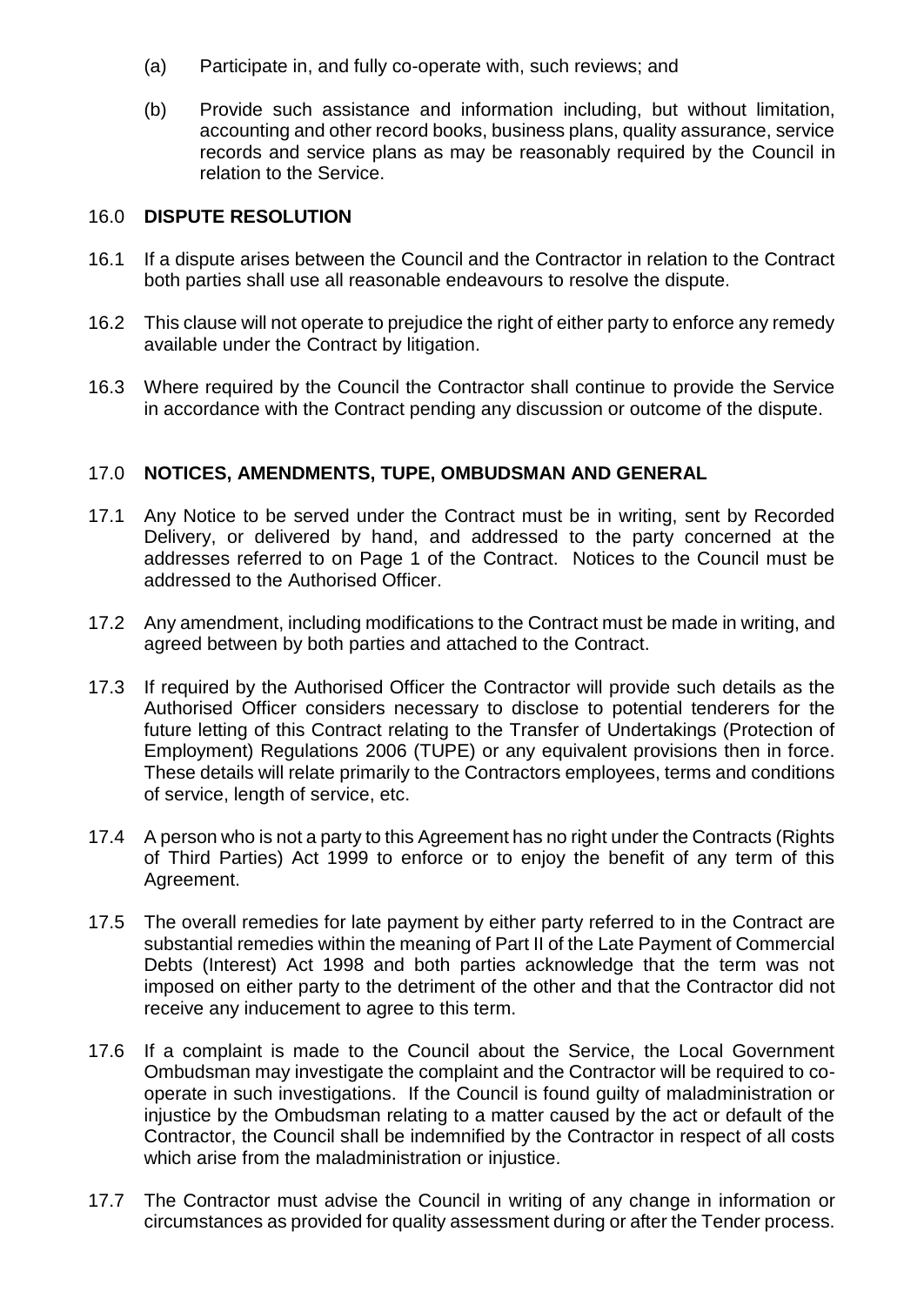## 18.0 **OPTION TO EXTEND AND BREAK CLAUSE**

- 18.1 At any time before the expiration of two years of the Term the Council will review the Term and may require the Contractor to continue to provide the Service for a further period of up to two years.
- 18.2 Where the option in Clause 18.1 is exercised the Contractor shall continue to provide the Service on the terms of the Contract for the period(s) specified provided that the terms of this Clause 18 shall not apply after the exercise of the options in Clause 18.1.
- 18.3 If, for budgetary reasons or other relevant changes in Council policy relating directly or indirectly to the Service the Council no longer requires the Service then the Council may give written notice to the Contractor at any time that the Service will no longer be required with effect from a date at least three months after the date the notice was served.
- 18.4 The Council shall not be liable to the Contractor for any costs incurred by it as a consequence of the premature termination of the Contract under this Clause 18.3.

## 19.0 **SUSTAINABILITY**

- 19.1 In providing the Service the Contractor shall meet such sustainability requirements as are set out in the Schedule.
- 19.2 Throughout the Term the Contractor shall make all reasonable endeavours to reduce any negative impact on the environment caused by the Service. If during the Term the Contractor wishes to change any of the materials, technologies or working practices used in connection with the Service, the Contractor shall notify the Council detailing the changes, any possible impact on the Contract Charges or the Contract Standards and must also include an evaluation of the environmental impact of the proposed changes. If the Council agrees to the variation the Contractor shall implement the changes in accordance with the provisions of Clause 9.